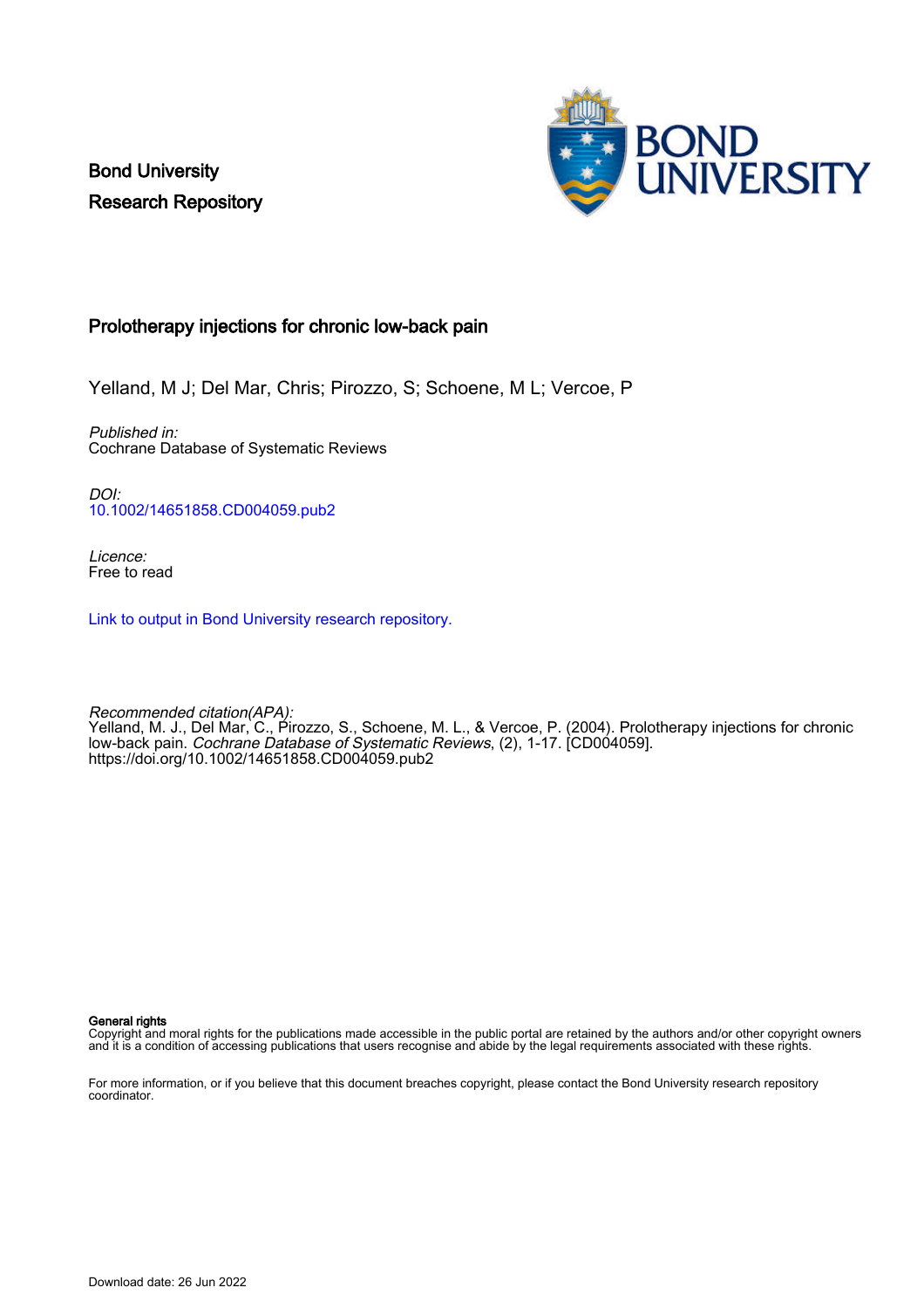## **Bond University [ePublications@bond](http://epublications.bond.edu.au?utm_source=epublications.bond.edu.au%2Fhsm_pubs%2F17&utm_medium=PDF&utm_campaign=PDFCoverPages)**

[Faculty of Health Sciences & Medicine Publications](http://epublications.bond.edu.au/hsm_pubs?utm_source=epublications.bond.edu.au%2Fhsm_pubs%2F17&utm_medium=PDF&utm_campaign=PDFCoverPages) [Faculty of Health Sciences & Medicine](http://epublications.bond.edu.au/hsm?utm_source=epublications.bond.edu.au%2Fhsm_pubs%2F17&utm_medium=PDF&utm_campaign=PDFCoverPages)

4-19-2004

# Prolotherapy injections for chronic low-back pain [Review]

Michael J. Yelland

Chris Del Mar *Bond University*, chris\_del\_mar@bond.edu.au

S. Pirozzo

M. L. Schoene

P. Vercoe

Follow this and additional works at: [http://epublications.bond.edu.au/hsm\\_pubs](http://epublications.bond.edu.au/hsm_pubs?utm_source=epublications.bond.edu.au%2Fhsm_pubs%2F17&utm_medium=PDF&utm_campaign=PDFCoverPages)

Recommended Citation

Michael J. Yelland, Chris Del Mar, S. Pirozzo, M. L. Schoene, and P. Vercoe. (2004) "Prolotherapy injections for chronic low-back pain [Review]" *,*, .

http://epublications.bond.edu.au/hsm\_pubs/17

This Journal Article is brought to you by the Faculty of Health Sciences & Medicine at [ePublications@bond](http://epublications.bond.edu.au). It has been accepted for inclusion in Faculty of Health Sciences & Medicine Publications by an authorized administrator of ePublications@bond. For more information, please contact [Bond University's Repository Coordinator](mailto:acass@bond.edu.au).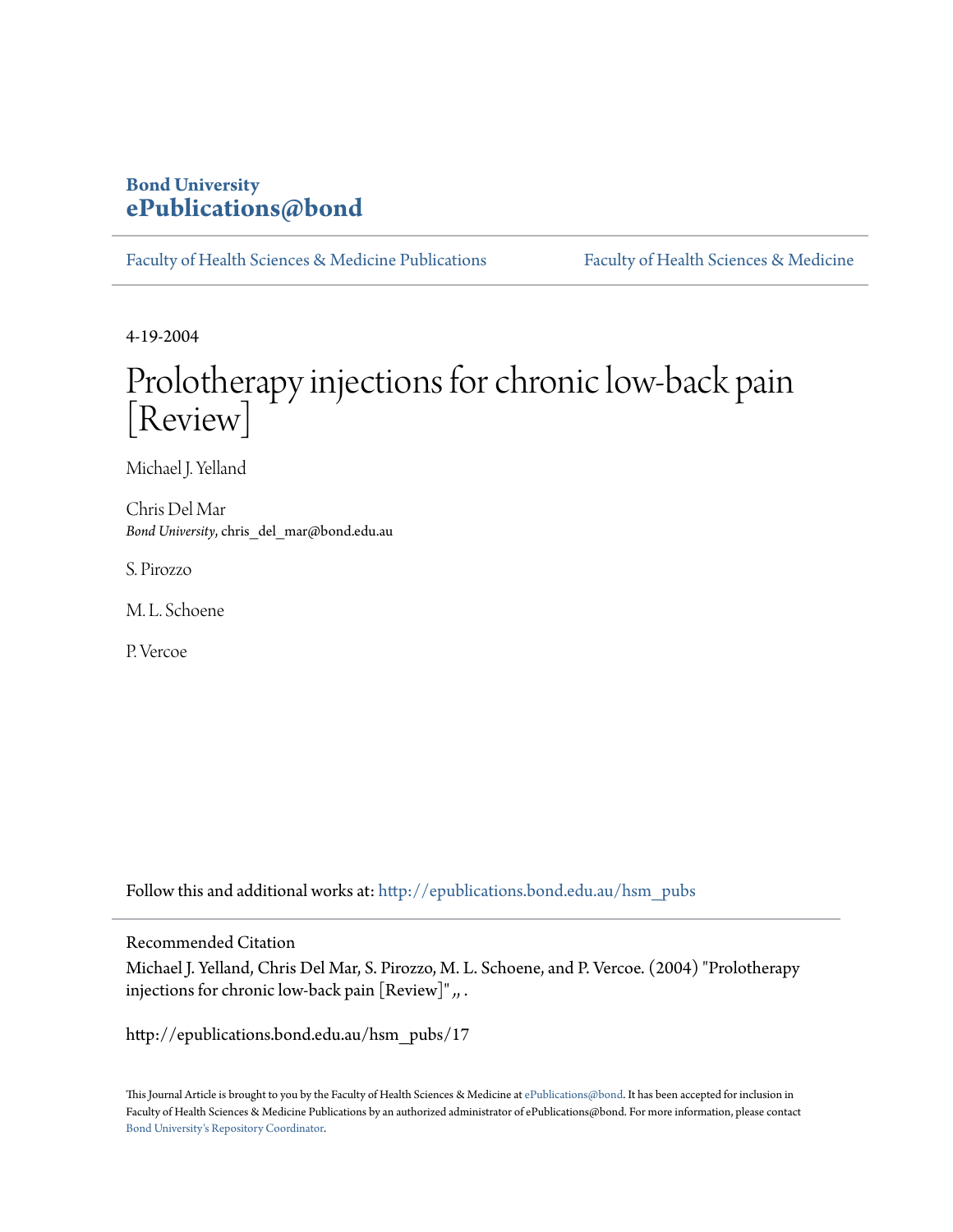## **Prolotherapy injections for chronic low-back pain (Review)**

**Yelland MJ, Del Mar C, Pirozzo S, Schoene ML, Vercoe P**



This is a reprint of a Cochrane review, prepared and maintained by The Cochrane Collaboration and published in *The Cochrane Library* 2006, Issue 2

<http://www.thecochranelibrary.com>



**Prolotherapy injections for chronic low-back pain (Review) 1 Copyright © 2006 The Cochrane Collaboration. Published by John Wiley & Sons, Ltd**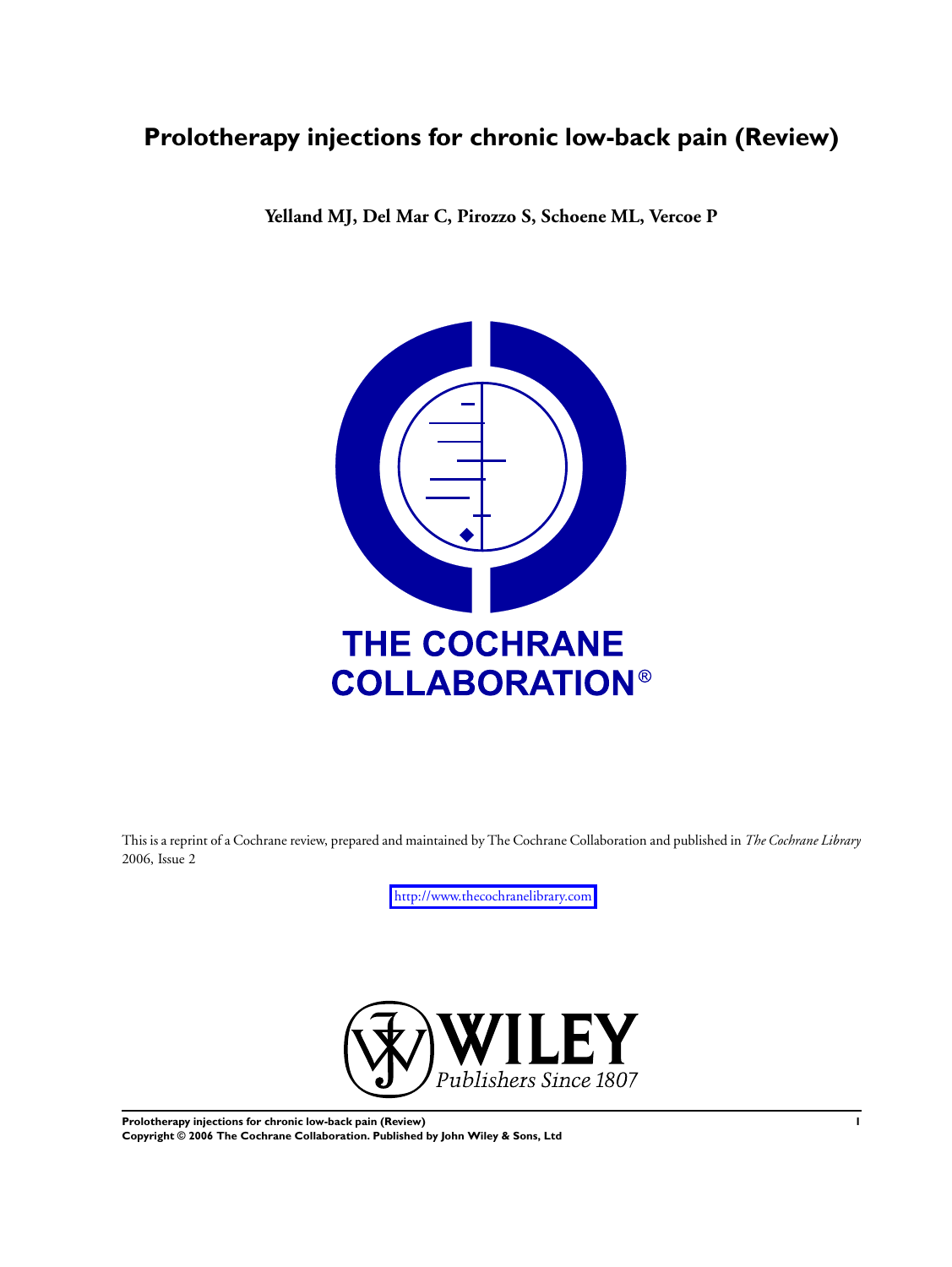## **T A B L E O F C O N T E N T S**

| $\mathbf{1}$                                                                                                                                                                                                                         |
|--------------------------------------------------------------------------------------------------------------------------------------------------------------------------------------------------------------------------------------|
| $\overline{c}$                                                                                                                                                                                                                       |
| $\mathfrak{D}$                                                                                                                                                                                                                       |
| <b>OBJECTIVES</b><br><u>. In the second terms of the second terms of the second terms of the second terms of</u><br>$\mathfrak{D}$                                                                                                   |
|                                                                                                                                                                                                                                      |
|                                                                                                                                                                                                                                      |
|                                                                                                                                                                                                                                      |
|                                                                                                                                                                                                                                      |
|                                                                                                                                                                                                                                      |
|                                                                                                                                                                                                                                      |
|                                                                                                                                                                                                                                      |
|                                                                                                                                                                                                                                      |
| 8                                                                                                                                                                                                                                    |
| 8                                                                                                                                                                                                                                    |
| 8                                                                                                                                                                                                                                    |
| 8                                                                                                                                                                                                                                    |
| <b>TABLES</b><br>$\Omega$                                                                                                                                                                                                            |
| $\Omega$                                                                                                                                                                                                                             |
| 11                                                                                                                                                                                                                                   |
| 11                                                                                                                                                                                                                                   |
| 11                                                                                                                                                                                                                                   |
| Table 02. Operalisation of criteria list for methodological quality assessment<br>12                                                                                                                                                 |
| Table 03. Between-group differences:no. participants with >50% reduction in pain/disabilit<br>12                                                                                                                                     |
| Table 04. Between-group differences for mean levels of pain and disability<br>13                                                                                                                                                     |
| <b>ANALYSES</b><br>13                                                                                                                                                                                                                |
| 13                                                                                                                                                                                                                                   |
| 13                                                                                                                                                                                                                                   |
| 14                                                                                                                                                                                                                                   |
| 14                                                                                                                                                                                                                                   |
| 14<br>INDEX TERMS residences and contract the contract of the contract of the contract of the contract of the contract of the contract of the contract of the contract of the contract of the contract of the contract of the contra |
| 14                                                                                                                                                                                                                                   |
| GRAPHS AND OTHER TABLES (CONTROL ) (CONTROL ) (CONTROL ) (CONTROL ) (CONTROL ) (CONTROL ) (CONTROL )<br>15                                                                                                                           |
| Analysis 01.01. Comparison 01 Dichotomous pain data at 6 months, Outcome 01 > 50% reduction in pain at 6 months<br>15                                                                                                                |
| Analysis 02.01. Comparison 02 Dichotomous disability data at 6 months, Outcome 01 > 50% reduction in disability at<br>16                                                                                                             |
|                                                                                                                                                                                                                                      |
| Analysis 03.01. Comparison 03 Continuous pain data at 6 months, Outcome 01 VAS pain at 6 months<br>16                                                                                                                                |
| Analysis 04.01. Comparison 04 Continuous disability data at 6 months, Outcome 01 Disability score at 6 months<br>17                                                                                                                  |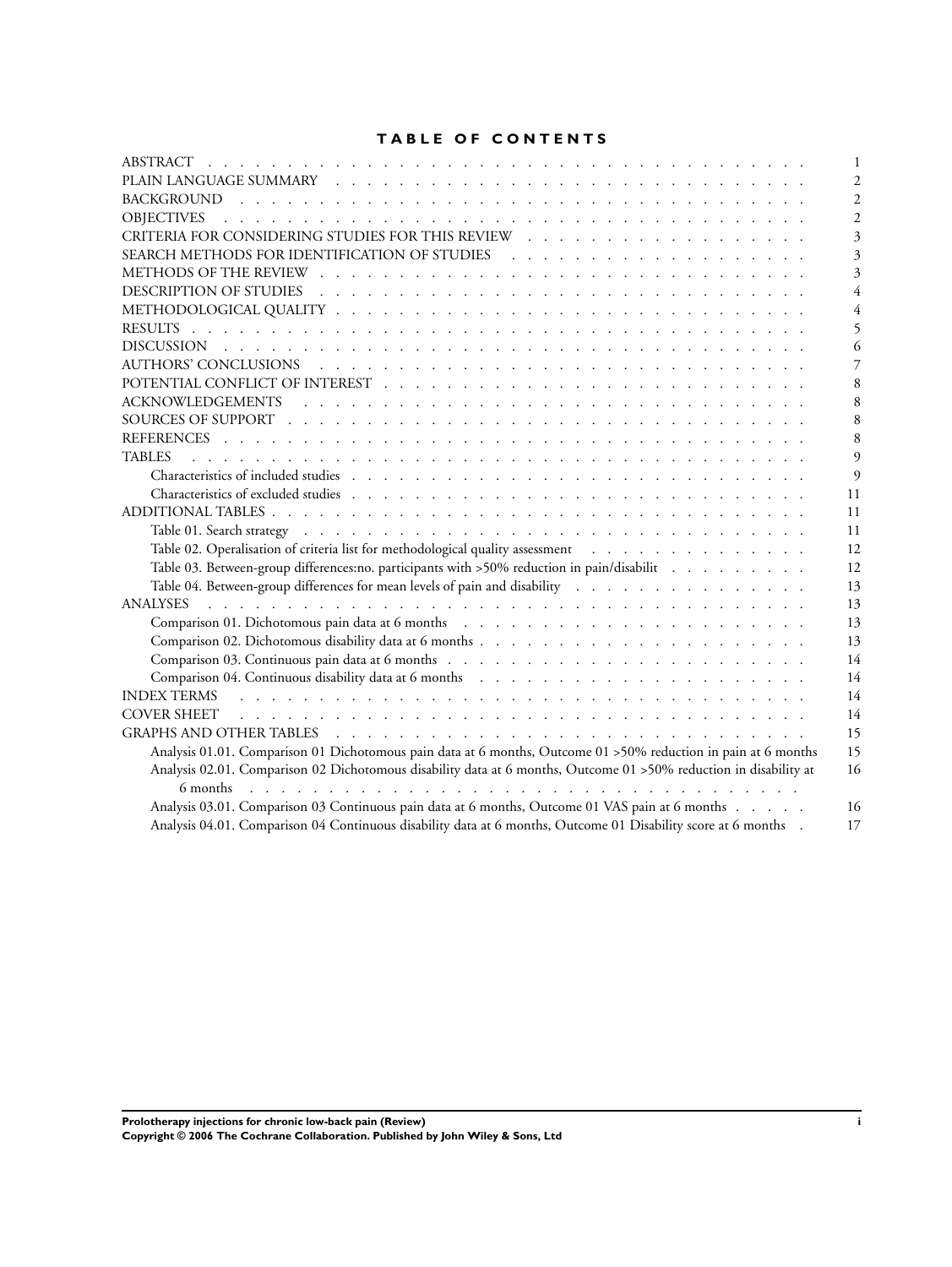## **Prolotherapy injections for chronic low-back pain (Review)**

## **Yelland MJ, Del Mar C, Pirozzo S, Schoene ML, Vercoe P**

#### **This record should be cited as:**

Yelland MJ, Del Mar C, Pirozzo S, Schoene ML, Vercoe P. Prolotherapy injections for chronic low-back pain. *The Cochrane Database of Systematic Reviews* 2004, Issue 2. Art. No.: CD004059.pub2. DOI: 10.1002/14651858.CD004059.pub2.

**This version first published online:** 19 April 2004 in Issue 2, 2004. **Date of most recent substantive amendment:** 26 January 2004

#### **A B S T R A C T**

#### **Background**

Prolotherapy is an injection-based treatment for chronic low-back pain. Proponents of prolotherapy suggest that some back pain stems from weakened or damaged ligaments. Repeatedly injecting them with irritant solutions is believed to strengthen the ligaments and reduce pain and disability. Prolotherapy protocols usually include co-interventions to enhance the effectiveness of the injections.

#### **Objectives**

To determine the efficacy of prolotherapy injections in adults with chronic low-back pain.

#### **Search strategy**

We searched CENTRAL (2004, issue 1), MEDLINE, EMBASE, CINAHL and Science Citation Index from their respective beginnings to January 2004, with no restrictions on language. We consulted content experts to ensure we had not missed any references.

#### **Selection criteria**

Randomised and quasi-randomised controlled trials comparing prolotherapy injections to control injections, either alone or in combination with other treatments, were included. Studies had to include measures of pain and disability before and after the intervention.

#### **Data collection and analysis**

Two authors independently selected the trials and assessed them for methodological quality. Treatment and control group protocols varied from study to study, making meta-analysis impossible.

#### **Main results**

We included four high quality studies with a total of 344 participants. All trials measured pain and disability levels at six months, three measured the proportion of participants reporting a greater than 50% reduction in pain or disability scores from baseline to six months.

Two studies showed significant differences between the treatment and control groups for those reporting over 50% reduction in pain or disability. Their results could not be pooled. In one, co-interventions confounded interpretation of results; in the other, there was no significant difference in mean pain and disability scores between the groups. In the third study, there was little or no difference between groups in the number of individuals who reported over 50% improvement in pain and disability. The fourth study reporting only mean pain and disability scores showed no differences between groups.

#### **Authors' conclusions**

There is conflicting evidence regarding the efficacy of prolotherapy injections in reducing pain and disability in patients with chronic low-back pain. Conclusions are confounded by clinical heterogeneity amongst studies and by the presence of co-interventions. There was no evidence that prolotherapy injections alone were more effective than control injections alone. However, in the presence of cointerventions, prolotherapy injections were more effective than control injections, more so when both injections and co-interventions were controlled concurrently.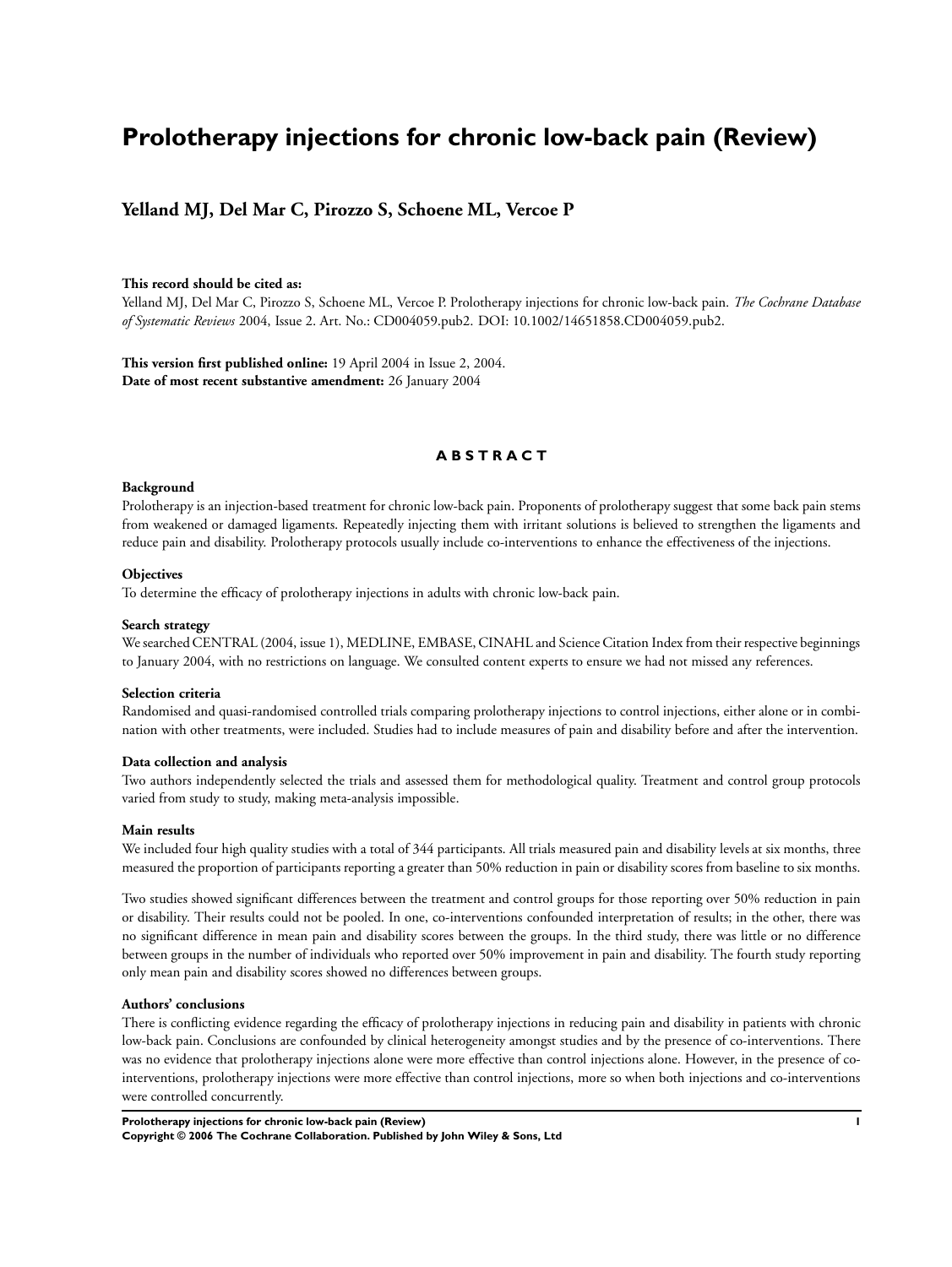#### **P L A I N L A N G U A G E S U M M A R Y**

If used alone, prolotherapy injections do not have a role in the treatment of chronic low-back pain. When combined with other treatments, they may give prolonged partial relief of pain and disability.

Prolotherapy injections aim to reduce back pain by strengthening weakened ligaments. They are often combined with manipulation, exercises and injections into tender muscles. This review included four studies that examined the effect of prolotherapy injections on 344 patients with low-back pain that had lasted for longer than three months. Minor side effects from the treatment, such as increased back pain and stiffness, were common but short-lived.

## **B A C K G R O U N D**

Chronic low-back pain places an enormous burden on society, in terms of both patient suffering and cost (Quebec Task Force). This makes the search for more effective treatments a priority in research. Prolotherapy (also called sclerotherapy) is an injectionbased treatment for chronic musculoskeletal pain. Its proposed mode of action is the reduction of joint instability through the strengthening of stretched or torn ligaments (Klein 1997). Its most common application in the back is chronic non-specific low-back pain that has not responded to other therapies. Protocols for prolotherapy for back pain in scientific studies to date vary, but all include the injection of an irritant (proliferant) solution into ligaments and tendinous attachments at weekly or fortnightly intervals for three to eight treatments. Protocols usually include one or more co-interventions that aim to enhance the effectiveness of treatment.

Proponents of prolotherapy believe that ligament injections trigger an influx of granulocytes, macrophages and fibroblasts, the release of growth factors and ultimately, collagen deposition. They hypothesise that this leads to strengthening of ligaments and a reduction in pain and disability. There are three major classes of proliferants commonly used in prolotherapy -- the irritants, the chemotactics and the osmotics (Banks 1991). There is some overlap in their purported actions. Irritants act by either damaging cells directly or by rendering the cells antigenic through alteration of surface proteins. Irritants include phenol, guaiacol and tannic acid. There is another category of irritants called particulates, exemplified by pumice flour. These act by triggering cellular trauma following injection into target tissues, and by directly attracting macrophages, which ingest them and secrete polypeptide growth factors. Chemotactics also act by attracting inflammatory cells. The only agent in this class is sodium morrhuate. The osmotic class of proliferants includes concentrated solutions of glucose, glycerin and zinc sulphate. They act by causing an osmotic shock to cells leading to the release of pro-inflammatory substances. Local anaesthetic (commonly lignocaine) is often added to proliferant solutions to reduce the pain of the irritant injections. An increase in mass and thickness in animal and human ligaments has been demonstrated in response to repeated injections of a commonly

used solution containing glucose (dextrose), glycerine, phenol and lignocaine (lidocaine) (Klein 1989).

Prolotherapy injections are often supplemented by co-interventions (Ongley 1987; Dhillon 1997; Klein 1993; Yelland 2004). Prior to commencing prolotherapy injections, these may include, alone or in any combination, triamcinolone injections into hypersensitive tender points, infiltration of lumbosacral ligaments with lignocaine, or low-back manipulation under intravenous sedation and analgesia. During and after the course of prolotherapy injections, co-interventions may include, alone or in any combination, lumbar flexion and extension exercises to induce optimal strengthening of the treated ligaments, regular walking, encouragement to recommence previously painful activities and use of oral vitamin C, zinc and manganese supplements, ostensibly to facilitate collagen growth. Use of oral anti-inflammatory medications is discouraged during the treatment period as this may, in theory, suppress the inflammation triggered by the prolotherapy injections.

A randomised controlled trial of prolotherapy, comparing injections of this solution with saline controls (Ongley 1987) was included in a past Cochrane Review of injection therapies for lowback pain (Nelemans 2003). It was the only trial in this review that showed significant, sustained reductions in pain and disability at six months. However, the effect of the proliferant injections was unclear due to the concurrent comparison of co-interventions with sham co-interventions. This review did not include other trials of prolotherapy. Given this, and the overall lack of effective treatments for chronic low-back pain, we undertook this systematic review focusing on prolotherapy injections alone.

## **O B J E C T I V E S**

The objective of this review is to determine the efficacy of prolotherapy injections in reducing pain and disability in chronic lowback pain in adults, aged 16 and older.

**Prolotherapy injections for chronic low-back pain (Review) 2 Copyright © 2006 The Cochrane Collaboration. Published by John Wiley & Sons, Ltd**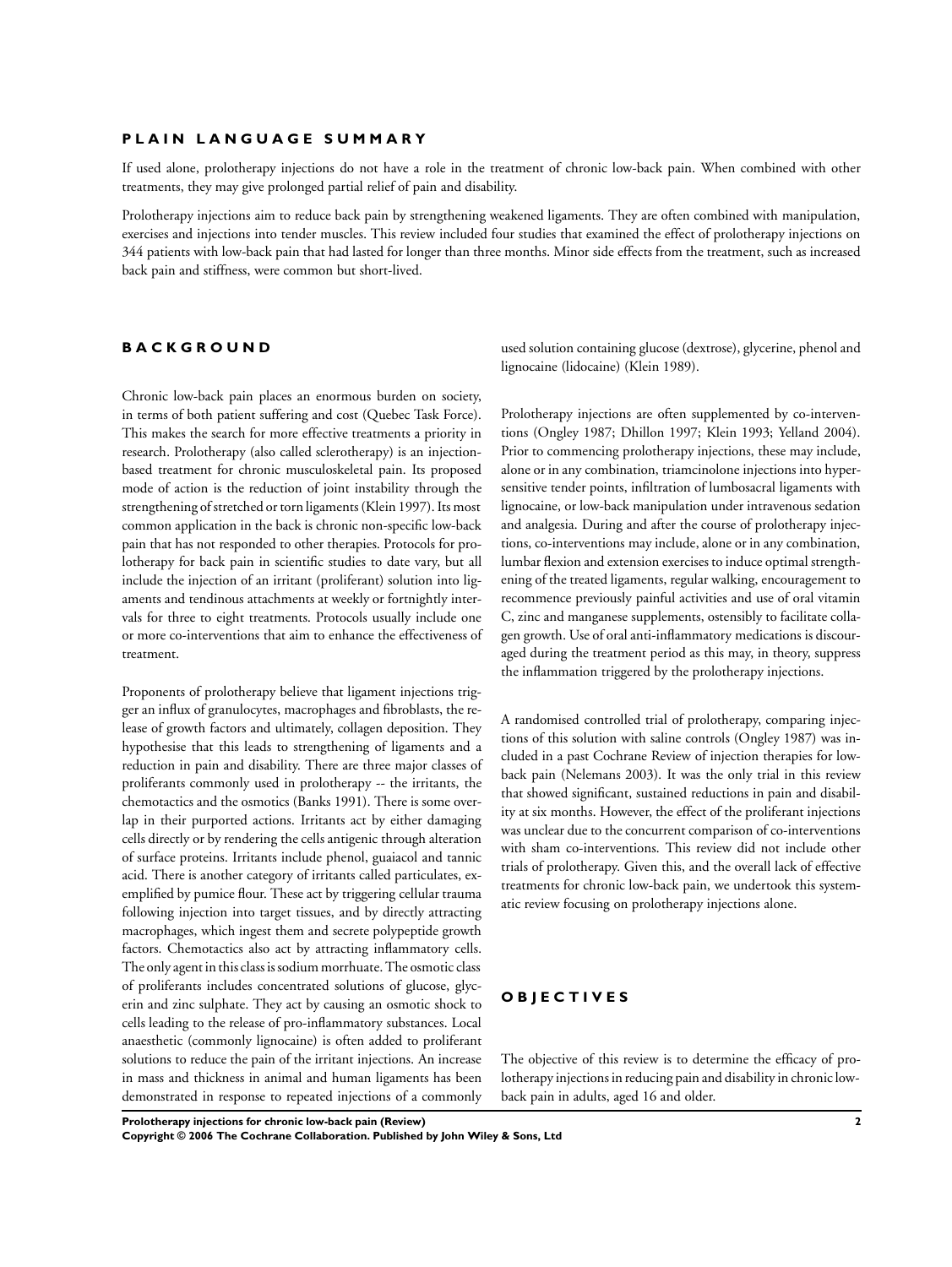## $R$  **IITERIA FOR CONSIDERING S T U D I E S F O R T H I S R E V I E W**

#### **Types of studies**

We included all randomised controlled trials (RCT) and quasirandomised controlled trials (using, for example, birth date, social security number, date in which participants enter study, etc to assign participants to groups) comparing prolotherapy injections to control injections or other therapies. We included trials with cointerventions that formed part of established prolotherapy protocols. Trials had to include measures of pain and disability before and after the intervention.

We excluded non-randomised controlled studies and non-controlled experimental studies such as case series or case-control studies. There were no limits on publication dates of trials or language of publication.

#### **Types of participants**

We selected studies that included participants aged 16 years and over, with a history of non-specific low-back pain of longer than three months duration. low-back pain was defined as pain in the lumbar region, with or without pain in the sacral region, gluteal regions and radiation to the lower extremities. Exclusion criteria in studies were lumbar/sacral radiculopathies and pathological causes of back pain, such as infection, neoplasm, metastasis, osteoporosis, rheumatoid arthritis, or fractures. The presence of participants with unresolved litigation or compensation claims was not a reason for exclusion.

#### **Types of intervention**

For inclusion, prolotherapy injections had to be administered to at least one group within the trial. Comparison groups could include injections with a control solution or a different therapy not involving injections. For chronic non-specific low-back pain, the prolotherapy solutions are injected into the ligaments and tendons regarded as the sources of the pain. The choice of injection sites is determined either by a standard list of points (Ongley 1987) or by the patterns of pain and tenderness (Dhillon 1997). The skin through which injections are given at each treatment visit is anaesthetised with wheals of local anaesthetic. The number of injection treatments ranges from three to eight and the interval between treatments ranges from one to two weeks (Ongley 1987; Dechow 1999; Dhillon 1997). Co-interventions used with prolotherapy injections vary with different protocols and are described in the background section above and the *Table of Characteristics of Included Studies.*

#### **Types of outcome measures**

The choice of outcomes for inclusion in this systematic review was based on those recommended by the editorial board of the Cochrane Back Review group (Deyo 1998). They included:

- low-back pain: Measures included visual analogue scale (Huskisson 1974) and the McGill Pain Questionnaire (Melzack 1987) or other validated quantitative measures. The mean (SD) pain scores and the proportion achieving more than 50% reduction in pain scores were used.
- low-back-related disability: Measures included the Oswestry disability questionnaire (Fairbank 1980), Roland-Morris disability scale(Roland 1983) (or its adaptations (Patrick 1995)) or other validated measures of disability. Both the mean (SD) disability and the proportion achieving more than 50% reduction in disability were used.
- overall improvement or satisfaction with treatment.
- well-being: measured by SF-12 (Ware 1996), SF-36 (Ware 1992), or EuroQoL (EuroQoL 1990).
- disability: measuring return to work, days of absenteeism, or days of reduced activities (Deyo 1998).
- physical examination: measuring range of motion, spinal flexibility, or muscle strength.
- side effects, medication use and health care use.

## **S E A R C H M E T H O D S F O R I D E N T I F I C A T I O N O F S T U D I E S**

See: Back Group methods used in reviews.

#### **Data sources**

The following electronic databases were searched using the strategy outlined in the attached table (Table 01):

- The Cochrane Library Issue 1, 2004 (including the Cochrane Back Review group register, the Cochrane Central Register of Controlled Trials, the Physical Medicine and Rehabilitation Field and the Complementary Medicine Field trials register).
- MEDLINE (January 1966 to January 2004)
- EMBASE Rehabilitation and Physical Therapy field (January 1992 to January 2004)
- CINAHL (January 1982 to January 2004)
- Science Citation Index (January 1990 to January 2004) to search for additional reports of studies in relevant bibliographic references of all retrieved reports of RCTs and relevant reviews.

We sent content experts the list of studies identified from these databases to check it for completeness and to inform us of any missing studies. We included unpublished studies.

#### **M E T H O D S O F T H E R E V I E W**

#### **Selection of studies for inclusion**

**Prolotherapy injections for chronic low-back pain (Review) 3**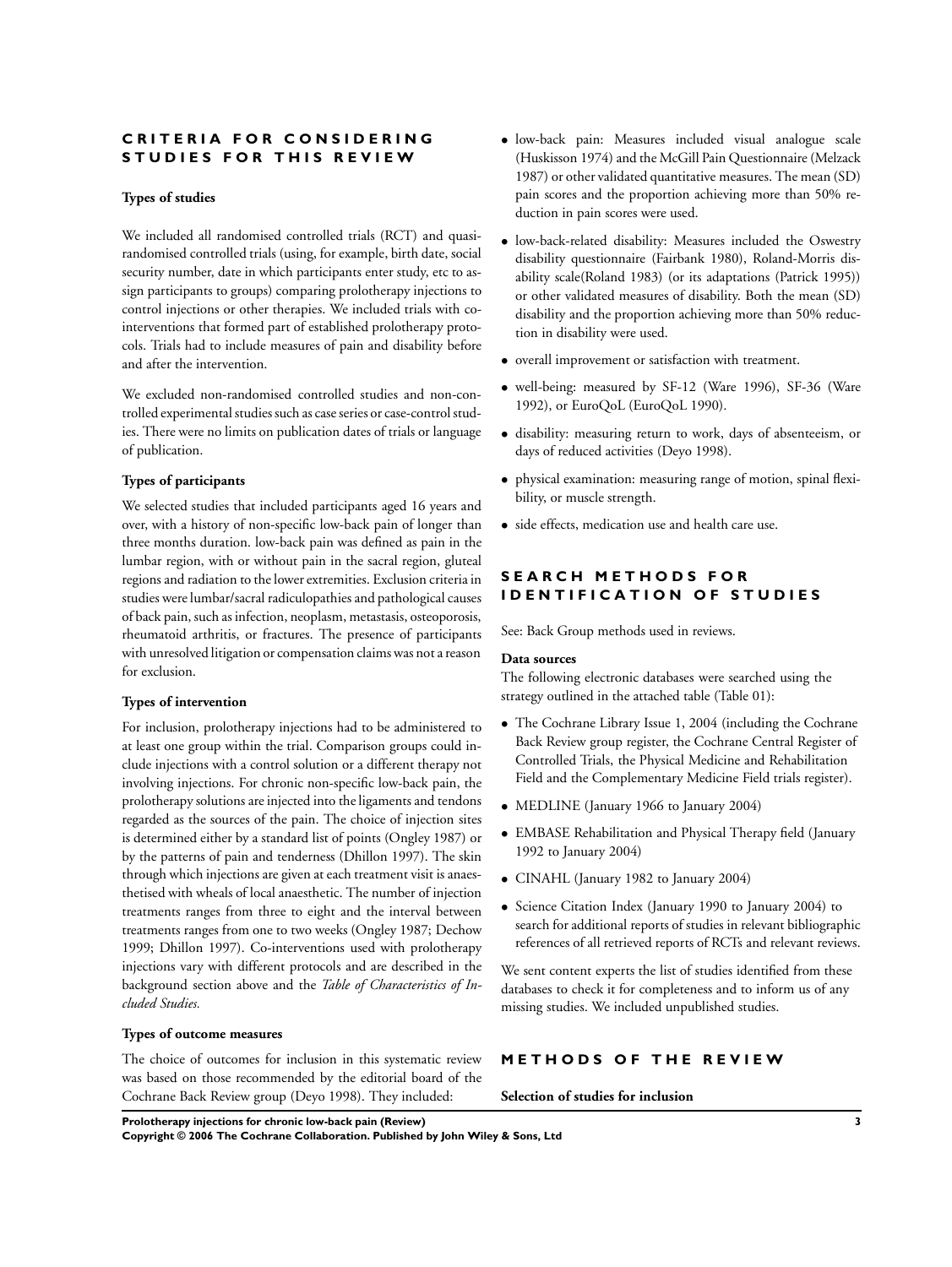Two authors independently applied the inclusion criteria to the titles and abstracts of studies identified through aforementioned search strategies, to select studies for inclusion. There were no disagreements about the eligibility of studies for inclusion.

#### **Assessment of methodological quality**

The full text of all studies meeting inclusion criteria was obtained. The methodological quality of these studies was assessed independently by the two authors, neither of whom were co-authors of the studies. They were blinded to the studies' authors, institutional affiliation and journal. They rated each study according to the criteria list for methodological assessment and their methods of operationalisation recommended by the Cochrane Back Review group (van Tulder 2003) outlined below.

#### **Criteria List for methodological quality assessment**

The following criteria were scored as "Yes", "No" or "Don't know". The positive answers were summed, to obtain a score out of 11. Studies scoring six or more out of 11 were considered to be of high quality.

- 1. Was a method of randomisation performed?
- 2. Was the treatment allocation concealed?
- 3. Was the care provider blinded to the intervention?
- 4. Were co-interventions avoided or comparable?
- 5. Was the compliance acceptable in all groups?
- 6. Was the patient blinded to the intervention?
- 7. Was the outcome assessor blinded to the intervention?
- 8. Were the outcome measures relevant?
- 9. Was the withdrawal/drop-out rate described and acceptable?

10. Was the timing of the outcome assessment in both groups comparable?

11. Did the study include an intention-to-treat analysis?

The operationalisation of these criteria is outlined in an attached table (Table 02).

#### **Data extraction**

Data were extracted independently by the two authors using a data extraction form with sections on study design and setting, participant characteristics, interventions, outcomes, timing of outcomes and duration of effects, main results, withdrawals, adverse effects and conclusions.

#### **Data analysis**

For dichotomous outcome measures, the differences between groups in each study were expressed as the relative risk (RR) and risk difference (RD) with their respective 95% confidence intervals (95% CI). For between-group comparisons of continuous measures, the effect size was estimated as standardised mean differences with 95% CI to accommodate the different scales used in each study.

We evaluated clinical homogeneity by exploring the differences between the RCTs with regard to study population, types of interventions in treatment and control groups and the types of outcomes. We decided against analysis by statistical pooling because of the clinical heterogeneity amongst intervention groups and amongst control groups. No two studies tested the same component(s) of treatment and had the same number of injection treatments.

We described the results and conclusions using a rating system for levels of evidence recommended by the Cochrane Collaboration Back Review Group (van Tulder 2003). This consisted of four levels of scientific evidence, based on the quality and the outcome of the studies:

- Strong evidence provided by generally consistent findings in multiple high quality RCTs.
- Moderate evidence provided by generally consistent findings in one high quality RCT and one or more low quality RCTs, or by generally consistent findings in multiple low quality RCTs.
- Limited or conflicting evidence only one RCT (either high or low quality) or inconsistent findings in multiple RCTs.
- No evidence no RCTs.

## **D E S C R I P T I O N O F S T U D I E S**

See*Table ofCharacteristics ofIncluded Studies*(Dechow1999;Klein 1993; Ongley 1987; Yelland 2004)

## **M E T H O D O L O G I C A L Q U A L I T Y**

All studies were of high quality, meeting at least nine of the 11 internal validity criteria set by the Cochrane Back Review Group (van Tulder 2003). A study by Ongley et al fulfilled all 11 criteria with the exception of the one regarding comparable co-interventions (Ongley 1987). This study was designed to concurrently compare four interventions (including prolotherapy injections) with four control interventions. Three of these, the initial lignocaine injections into ligaments, the manipulation following these injections, and the injection of muscle tender points with triamcinolone/lignocaine, were not blinded to the treating doctor, but the prolotherapy injections given by a different doctor were doubleblinded. Klein et al fulfilled all 11 criteria (Klein 1993). Dechow et al fulfilled nine of the criteria as it was unclear if treatment allocation was concealed and whether the care provider was blinded to the type of injections given (Dechow 1999). The study by Yelland et al had a factorial design to test the efficacy of prolotherapy injections and exercises in the same study (Yelland 2004). It fulfilled all 11 criteria for the injections factor and nine of the criteria for the exercises factor, as the care provider was not blinded to the exercise status of participants.

**Prolotherapy injections for chronic low-back pain (Review) 4**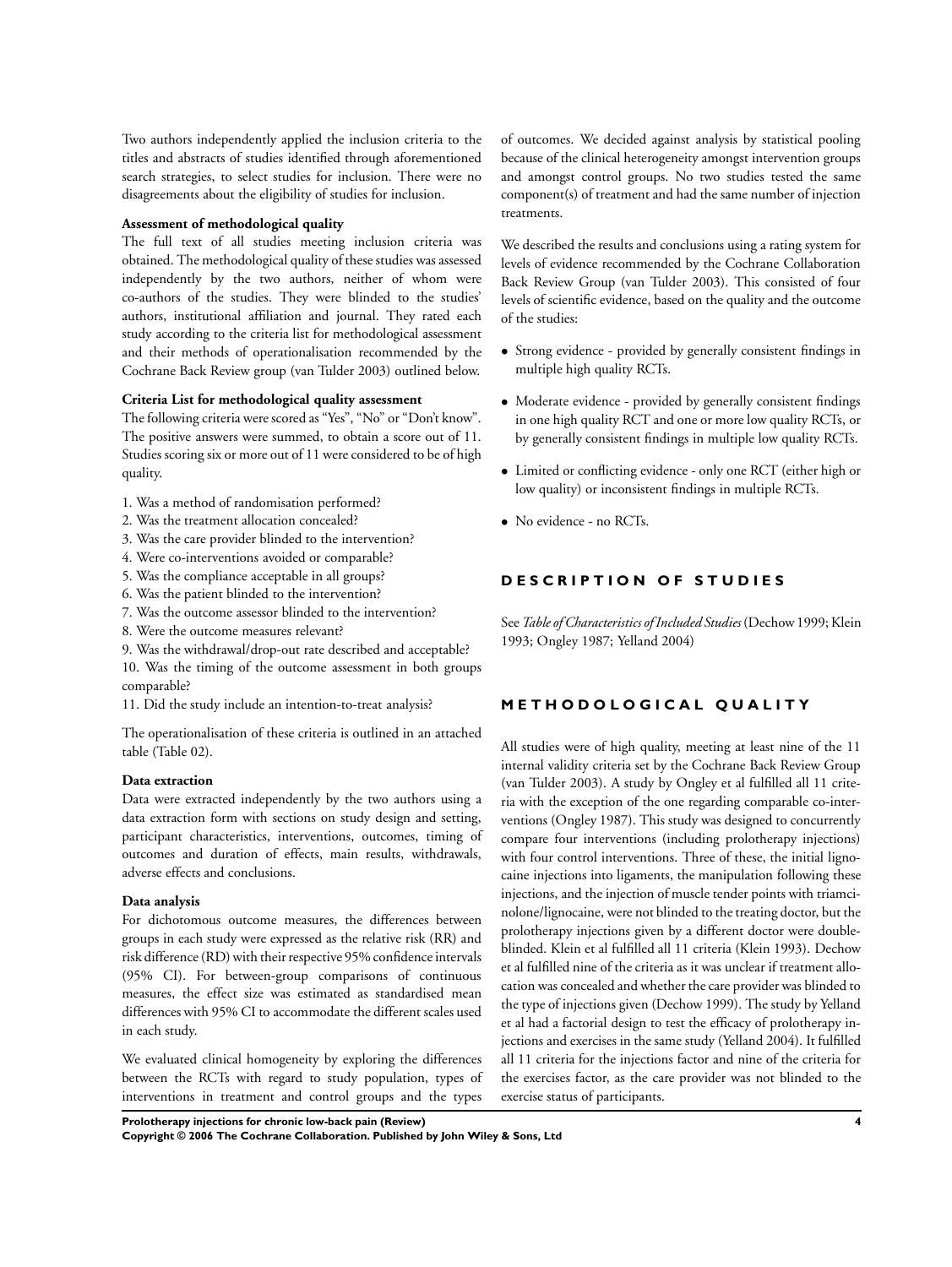#### **R E S U L T S**

The search strategy identified five studies, four of which were eligible for inclusion in the review (Ongley 1987; Klein 1993; Dechow 1999; Yelland 2004). The other study was a pilot comparative study with concurrent controls but was excluded as randomisation was not used (Yelland 2000). Contact with content experts revealed one further study submitted for publication (Wilkinson 2003). This study was excluded because 20% of its participants had thoracic or cervical spinal pain and the study design involved crossover between experimental and control injections on the second treatment, making long term results uninterpretable.

#### **Study population**

All studies included only adult patients whose pain had been present for over six months and had failed prior treatments. They all excluded patientswith possible pathological causes of back pain, such as cancer, spondylolisthesis and radiculopathy, patients who had undergone surgery and those whose pain was the subject of unresolved worker's compensation or legal action.

## **Study design and interventions**

The protocols for experimental and controls were complex and varied, making inter-trial comparisons difficult. They are outlined in the *Table of Characteristics of Included Studies*. No study had a control group that did not receive injections. Within each study, the experimental and control groups received the same protocol of ligament injections, butwith different solutions. Ongley et al compared glucose/glycerine/phenol/lignocaine solution with a normal saline control solution (Ongley 1987). Klein et al (Klein 1993) and Dechow et al (Dechow 1999) compared glucose/glycerine/ phenol/lignocaine solution with a lignocaine control solution, but Dechow et al differed markedly by having only three injection treatments compared with at least six treatments in all the other studies. Yelland et al compared a glucose/lignocaine solution with a saline solution, there being no phenol or glycerine components (Yelland 2004). This study also tested the effect of the exercise cointervention using a factorial design, with independent random allocation of participants to either exercises or normal activity. This design allowed separate analysis of the attributable effects of the injections and the exercises. In contrast, Ongley et al tested several co-interventions with allocation tied to the injection group (Ongley 1987). The day before commencing the course of prolotherapy injections, the experimental group received initial triamcinolone/lignocaine injections into muscle tender points and high dose lignocaine injections into ligaments followed by manipulation, whereas control group had lignocaine-only injections into muscle tender points and then low dose lignocaine injections into ligaments followed by a sham manipulation. This design made it impossible to attribute any effect to a single component of the treatment protocol.

#### **Study funding**

Ongley et al (Ongley 1987) and Klein et al (Klein 1993) were funded by a combination of private research foundation grants and personal donations. Dechow et al (Dechow 1999) and Yelland et al (Yelland 2004) were funded by public research grants and Yelland et al had additional funding from private research foundation grants. No conflicts of interest were declared in any study.

#### **Effect measurements**

The primary outcomes in all studies were pain and disability. Pain was measured on a visual analogue scale in all studies and additionally by a McGill Pain Questionnaire in one study (Dechow 1999). Disability was measured by a Roland-Morris disability questionnaire or a modification thereof in three studies and by an Oswestry Disability Scale in one study (Dechow 1999). All studies reported mean scores for these outcomes at zero and six months. All studies, with the exception of Dechow et al (Dechow 1999), also reported the proportion achieving at least 50% reduction in pain and/or disability scores at six months. Several secondary outcomes, including physical performance testing and medication usage were reported, but not consistently across studies. Follow-up periods were six months, with the exception of Yelland et al that followed participants for twenty four months (Yelland 2004).

#### **Efficacy**

The key results for pain and disability are summarised in the *Table of Characteristics of Included Studies*, additional tables (Table 03; Table 04) and the analyses (see graphs). For between-group differences in the proportion of participants showing more than 50% reduction in scores from baseline at six months, two studies reported significant differences between the treatment group and the control group (Table 03). In Ongley et al, these proportions for disability were 88% and 39% respectively (RR 2.24, 95% CI 1.50 to 3.35, p < 0.03) (Ongley 1987). In Klein et al, these proportions for both pain and disability were 77% (treatment) and 53% (control) (RR 1.47, 95% CI 1.04 to 2.06, p = 0.04) (Klein 1993). In Yelland et al, these proportions were not significantly different. For pain they were 50% (treatment) and 46% (control) (RR 1.10, 95% CI 0.75 to 1.61,  $p = 0.85$ ) and for disability they were 49% (treatment) and 32% (control)( RR 1.50, 95% CI 0.94 to 2.40,  $p = 0.08$ ) (Yelland 2004). No such proportions were reported by Dechow et al (Dechow 1999).

The long term results in Yelland et al showed a similar pattern (Yelland 2004)(Table 03). At 12 months, the proportion of participants showing more than 50% reduction in scores from baseline for pain were 46% (treatment) and 36% (control) (RR 1.29, 95% CI 0.81 to 2.04,  $p = 0.32$ ) and for disability were 42% (treatment) and 32% (control) (RR 1.31, 95% CI 0.79 to 2.16, p = 0.32). At 24 months, the proportion of participants showing more than 50% reduction in scores from baseline for pain were 48% (treatment) and 39% (control) (RR 1.22, 95% CI 0.75 to 1.97, p = 0.52) and for disability were 48% (treatment) and 35% (control) (RR 1.37, 95% CI 0.82 to 2.27, p = 0.28).

**Prolotherapy injections for chronic low-back pain (Review) 5 Copyright © 2006 The Cochrane Collaboration. Published by John Wiley & Sons, Ltd**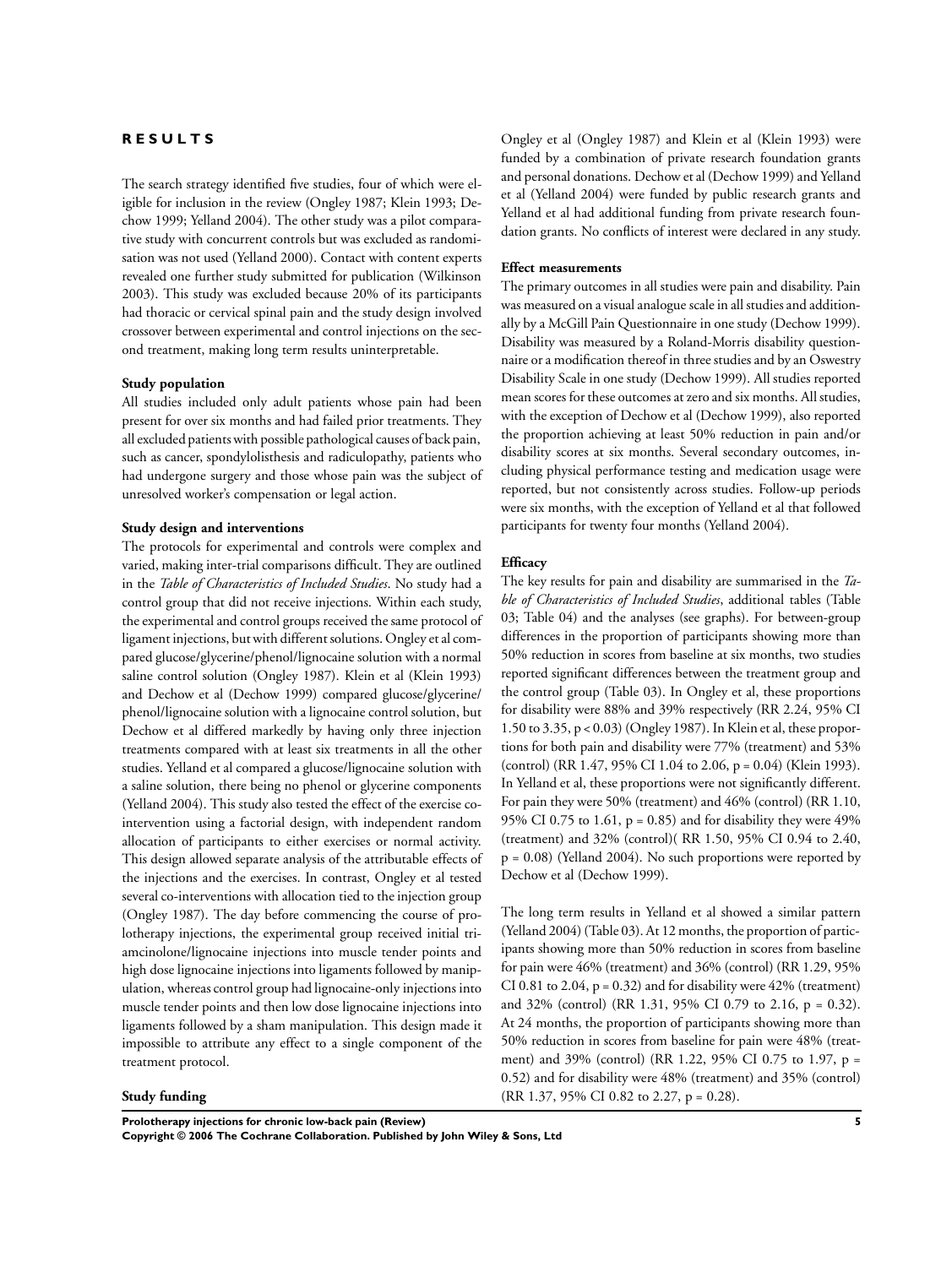For between group differences in the mean pain and disability scores at six months, the only study that reported significantly greater reductions in mean pain and disability scores favouring the treatment group was that by Ongley et al (Ongley 1987) (Table 04). For pain scores, the SMD was -1.00 (95% CI -1.46 to -0.53, p < 0.001) and for disability, the SMD was -0.81 (95% CI -1.26 to -0.35,  $p < 0.001$ ). In Klein et al, the difference in these reductions favouring the treatment group was reported as borderline significant (Klein 1993). For pain scores, the SMD was -0.31 (95% CI -0.76 to 0.13, p = 0.056) and for disability, the SMD was -0.09 (95% CI -0.53 to 0.35, p = 0.068). Only with exclusion of a subgroup of participants with hypersensitive gluteal tender points, treated with triamcinolone injections on the first day of treatment, did the difference in these reductions achieve statistical significance ( $p = 0.030$  for mean pain and  $p = 0.016$ for mean disability). In Dechow et al, there were no significant differences between groups (Dechow 1999). For pain scores, the SMD was 0.14 (95% CI -0.32 to 0.59, p not reported) and for disability, the SMD was 0.03 (95% CI -0.43 to 0.49, p not reported). Similarly, in Yelland et al, there were no significant differences between groups (Yelland 2004). For pain scores, the SMD was -0.10 (95% CI -0.47 to 0.28, p = 0.61) and for disability, the SMD was -0.22 (95% CI -0.59 to 0.16, p = 0.30). Similarly, there were no significant differences between groups in this study at 12 and 24 months.

Changes in secondary outcomes reflected those observed in the primary outcomes with a few notable exceptions. In Ongley et al, there were no differences between groups in clinical signs at six months (Ongley 1987). The improvement in pain diagram grid scores at six months in Klein et al was significantly better in the treatment group than in the control group  $(P = 0.025)$  (Klein 1993), but not in the other studies. Significant improvements from baseline occurred in lumbar motion range, isometric strength and velocity of movement in treatment and control groups in Klein et al, but there were no significant differences between groups (Klein 1993).

A separate analysis of the exercise co-intervention in Yelland et al reported no differences in pain and disability responses between exercise and normal activity groups at any point in the study (Yelland 2004).

#### **Adverse events**

By far, the commonest adverse events reported were temporary increases in back pain and stiffness following injections, reported by nearly all participants at some point in three studies (Ongley 1987; Klein 1993; Yelland 2004), with only a few reporting increased pain post-injection in the remaining study (Dechow 1999). Postinjection headaches suggestive of lumbar puncture occurred in two per cent in Klein et al (Klein 1993) and in four per cent in Yelland et al (Yelland 2004). In Ongley et al, there was also a two per cent incidence of postmenopausal spotting, attributed to the initial triamcinolone injections (Ongley 1987). In Yelland et al, four par-

ticipants (4%) developed leg pain with neurological features, but CT or MRI scanning showed evidence of nerve root compression by herniated discs and/or osteophytes (Yelland 2004). Three of these resolved with symptomatic treatment and the fourth with a laminectomy. In Yelland et al, there were also reports of nausea/ diarrhoea in 42%, thoracic spinal pain in 10%, and other symptoms in 56%, but symptoms were generally transient. No study reported any significant differences in the incidence of adverse events between treatment and control groups.

## **D I S C U S S I O N**

#### **Study Selection**

Despite an extensive search, only four articles on prolotherapy injections for chronic low-back pain were available for review. The treatment and control group protocols varied from study to study, making meta-analysis impossible. Consequently, the conclusions of this review are based on the results of individual studies.

#### **Methodological Quality**

The quality of studies was high, with all studies rating nine points or greater on an 11 point assessment of internal validity. Ongley et al, Klein et al and Yelland et al all met the important criteria of allocation concealment and blinding of the treating doctor to the composition of the injection solution (Ongley 1987; Klein 1993; Yelland 2004). It was unclear whether Dechow et al met these criteria (Dechow 1999). Outcome assessment was blinded in all studies, but as the primary outcomes were self-assessed pain and disability, this criterion is less important than in studies where primary outcomes are measured objectively by an assessor.

#### **Efficacy of Prolotherapy Injections**

There is conflicting evidence regarding the efficacy of prolotherapy injections for the treatment of chronic low-back pain. Conclusions are confounded by clinical heterogeneity amongst studies and by the presence of co-interventions. Two studies that compared prolotherapy injections directly against control injections found no evidence that prolotherapy injections are more effective (Dechow 1999; Yelland 2004). One study comparing prolotherapy injections with control injections, in the presence of the same co-interventions, found prolotherapy injections to be more effective for the proportion achieving more than 50% reduction in pain or disability (Klein 1993), but not for mean pain or disability scores. The remaining study demonstrated that prolotherapy injections with co-interventions are more effective than control injections with control co-interventions (Ongley 1987). However, this study failed to define the contribution of the prolotherapy injections to the effectiveness of treatment. Further research will be necessary to reconcile these conflicting findings.

The confounding effect of co-interventions raises important questions about the active component(s) of treatment in prolotherapy protocols. Of note were the significant and sustained reductions

**Prolotherapy injections for chronic low-back pain (Review) 6 Copyright © 2006 The Cochrane Collaboration. Published by John Wiley & Sons, Ltd**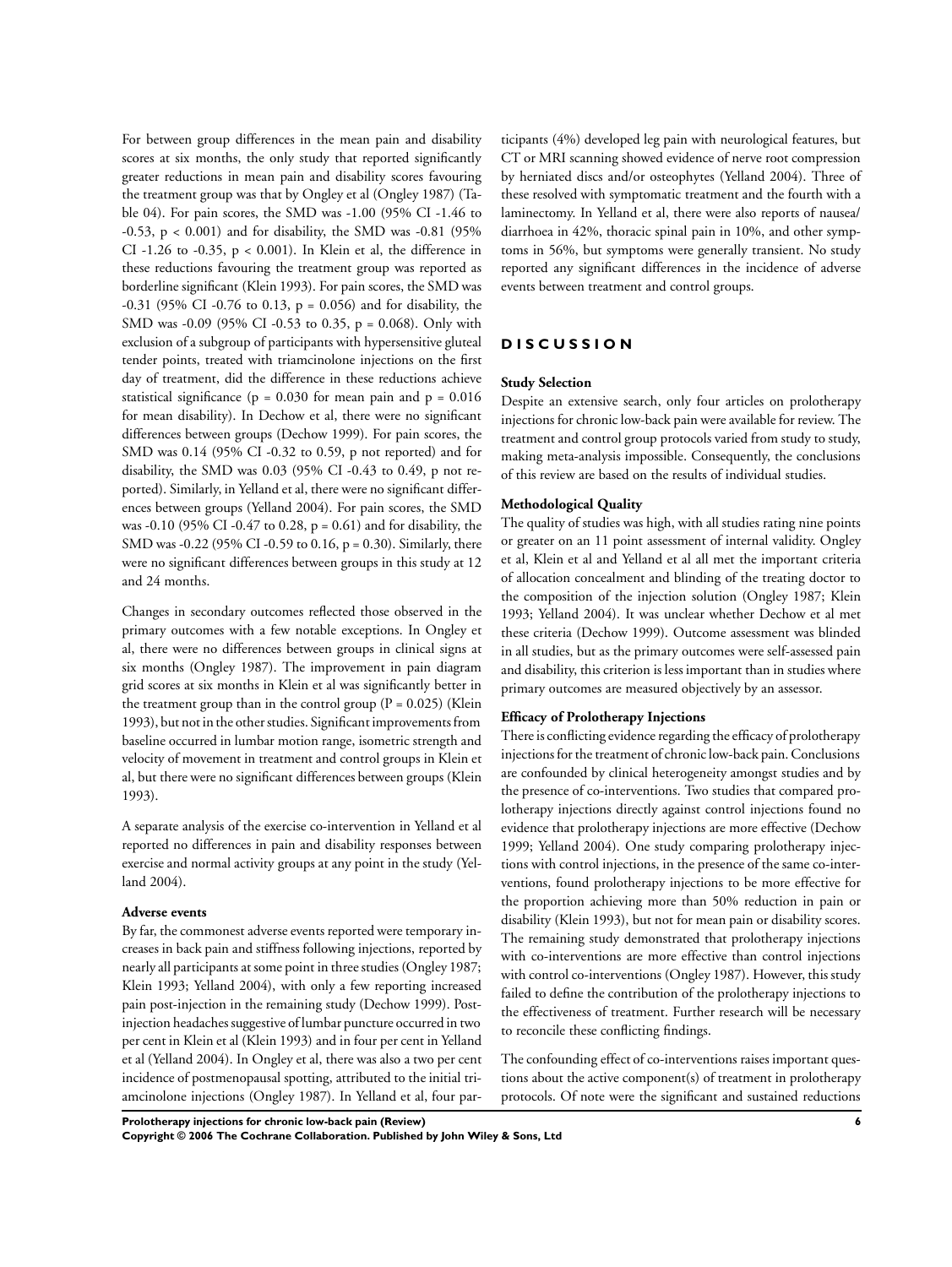in pain and disability in both the intervention and control groups of studies with six or more injection treatments with at least 20 ml of solution, in contrast with the lack of response in the study with three injection treatments with 10 ml of solution. This raises the question of a dose-response phenomenon with injections in the treatment of chronic low-back pain. However, in the absence of a study with randomisation to different doses of treatment, it would be improper to extrapolate a dose-response phenomenon for injections. An alternative explanation of this phenomenon is that a non-specific effect of increased contact with a confident and caring practitioner led to the improvement.

In all studies, part of the response, in both treatment and control groups, may be attributed to 'regression to the mean' and/or the natural history of the back complaint. The phenomenon of 'regression to the mean' results from an increased motivation by people to join trials when their problem is at its worst, making spontaneous improvement more likely.The natural history of lowback pain that is as long-standing as that described in the included studies is unclear, although evidence from a longitudinal study suggests that the longer the back pain is consistently reported, the more likely it is to persist (Smedley 1998). The mean duration of pain in the three studies (Ongley 1987; Klein 1993; Yelland 2004) showing sustained improvement in both treatment and control groups exceeded eight years, making it difficult to attribute much of the observed improvement to natural history.

These three studies were also the studies with multiple co-interventions. Co-interventions variously included an initial infiltration of ligaments with local anaesthetic followed by manipulation under sedation, superficial skin injections of local anaesthetic, the injection of gluteal tender points with triamcinolone/lignocaine, encouragement to perform previously painful activities (activation), vitamin and mineral supplements and flexion/extension exercises. One study specifically examined the effect of the flexion/ extension exercises (Yelland 2004) and found they were no more effective than normal activity. The study by Ongley et al (Ongley 1987), the only one to show a clear difference between treatment and control groups, has been construed in another review as evidence of the efficacy of manipulation (van Tulder 1997). However, it fails to support the efficacy of manipulation just as it fails to support the efficacy of prolotherapy injections, because the intervention group differed from the control group in four respects - the pre-manipulation injections, the manipulation, the muscle tender point injections and the prolotherapy injections.

An assessment of the effects of the glucose/glycerine/phenol/lignocaine protocol used by Ongley et al was confounded by the presence of co-interventions (Ongley 1987). In response to the criticism of the design of this study, Klein et al made the glucose/ glycerine/phenol components of the proliferant solution the only variable between treatment and control groups (Klein 1993). In this study, which involved six injection treatments, the prolotherapy group had a statistically significant advantage over the control group in the proportion of participants showing more than 50% reduction in scores from baseline to six months. However, there were no statistically significant differences between the groups in mean pain and disability scores unless those with hyperirritable gluteal tender points were excluded from the analysis. In their discussion, Klein et al considered a gradual denervating effect of the phenol component as a possible mechanism of pain relief. However, the study by Dechow et al, which used the same components of the injection solution (butwith only three injection treatments), showed no such response and no significant differences between groups (Dechow 1999). Yelland et al evaluated the effects of glucose/lignocaine injections and found they resulted in no greater improvement than saline injections (Yelland 2004). However, both the prolotherapy and control groups in this study demonstrated significant and sustained reductions in pain and disability scores over a two-year period.

Collectively, these findings leave many questions unanswered about the efficacy and mechanism of action of prolotherapy injections. Klein et al considered a gradual denervating effect of the phenol component as a possible mechanism of pain relief (Klein 1993). Alternatively, the beneficial effect could be attributed to the needles rather than the specific injection solution, by a counterirritation effect. This has been shown elsewhere to inhibit pain in humans (Reinert 2000). Finally, the original hypothesis that reductions in pain and disability stem from strengthening of ligaments by prolotherapy injections has neither been confirmed nor refuted by the evidence provided by the four studies.

Prolotherapy injections are not without adverse events, with the majority of participants experiencing a transient increase in pain and stiffness and a few percent with severe headaches suggestive of lumbar puncture. However, no serious or permanent adverse events were reported. Patients considering prolotherapy for their back pain need to balance this adverse event profile against the possible benefits it may offer. Patients considering prolotherapy should balance the possibility of transient adverse events against the potential benefits of this therapy.

## **A U T H O R S ' C O N C L U S I O N S**

#### **Implications for practice**

Given the present studies, prolotherapy injections alone do not have evidence of a role in the treatment of chronic low-back pain. However, repeated ligament injections, irrespective of the solution used, may give prolonged partial relief of pain and disability as part of a multimodal treatment programme. Transient increases in pain and stiffness are likely with such treatment, but serious adverse events are unlikely.

#### **Implications for research**

Further experimental and clinical studies are needed to elucidate the effects of prolotherapy injections. These studies should also in-

**Prolotherapy injections for chronic low-back pain (Review) 7 Copyright © 2006 The Cochrane Collaboration. Published by John Wiley & Sons, Ltd**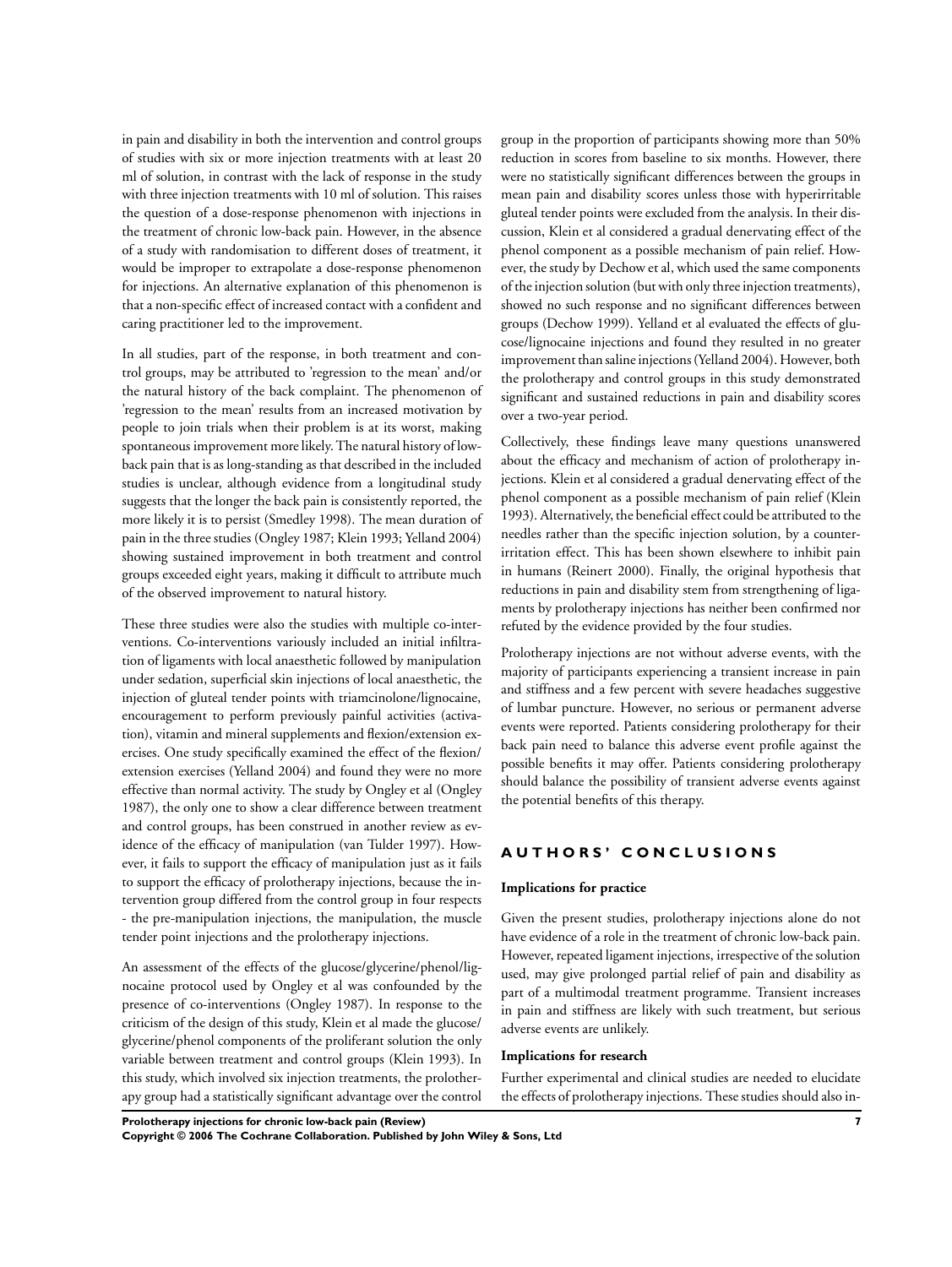vestigate the specific effects of the most common co-interventions to prolotherapy injections, such as superficial and deep injections of local anaesthetic, manipulation and vitamin/mineral supplements. Further research is needed into the predictors of treatment success, so that it can be better targeted to those who may benefit from it.

Apart from one non-randomised pilot study (Yelland 2000), no studies have compared prolotherapy with non-injection therapies. There is a need for RCTs in this area. There is also a need for RCTs on prolotherapy for discogenic back pain confirmed by discography, following promising results from a pilot study of this treatment (Klein 2003).

## **P O T E N T I A L C O N F L I C T O F I N T E R E S T**

The lead author (MY) is an author of one of the studies included in this review. He was not involved in the assessment of his trial for this review. One consumer representative (PV) was a participant in this trial, giving him personal experience in the application of prolotherapy for chronic low-back pain. The second consumer representative (MS) is a consumer representative for the Back Review Group.

#### **A C K N O W L E D G E M E N T S**

The authors wish to acknowledge the support of the University of Queensland that employs three of the authors and the assistance of Vicki Pennick from the Cochrane Back Review Group for her prompt and helpful advice about many aspects of the review.

## **S O U R C E S O F S U P P O R T**

#### **External sources of support**

• No sources of support supplied

#### **Internal sources of support**

• University of Queensland AUSTRALIA

#### **R E F E R E N C E S**

#### **References to studies included in this review**

#### **Dechow 1999** *{published data only}*

Dechow E, Davies RK, Carr AJ, Thompson PW. A randomized, double-blind, placebo-controlled trial of sclerosing injections in patients with chronic low back pain. *Rheumatology* 1999;**38**:1255–1259.

#### **Klein 1993** *{published data only}*

Klein RG, Eek BC, DeLong WB, Mooney V. A randomized doubleblind trial of dextrose-glycerine-phenol injections for chronic low back pain. *Journal of Spinal Disorders* 1993;**6**(1):23–33.

#### **Ongley 1987** *{published data only}*

Ongley MJ, Klein RG, Dorman TA, Eek BC, Hubert LJ. A new approach to the management of low back pain. *Lancet* 1987;**2**(8551): 143–146.

## **Yelland 2004** *{published data only}*

Yelland MJ, Glasziou PP, Bogduk N, Schluter PJ, McKernon M. Prolotherapy injections, saline injections and exercises for chronic low back pain: a randomised trial. *Spine* 2004;**29**(1):9–16.

#### **References to studies excluded from this review**

#### **Wilkinson 2003**

Wilkinson HA. A single-blinded randomized and crossover study of phenolic prolotherapy for periosteal trigger points causing axial spinal pain. Unpublished.

#### **Yelland 2000**

<sup>∗</sup> Yelland M, Yeo M, Schluter P. Prolotherapy injections for chronic low back pain - results of a pilot comparative study. *Australasian Musculoskeletal Medicine* 2000;**5**(2):20–23.

**Additional references**

#### **Banks 1991**

Banks AR. A rational for prolotherapy. *Journal of Orthopaedic Medicine* 1991;**13**(3):54–9.

#### **Deyo 1998**

Deyo RA, Battie M, Beurskens AJHM, Bombardier C, Croft P, Koes B, et al. Outcome measures for low back pain research - a proposal for standardized use. *Spine* 1998;**23**(18):2003–13.

#### **Dhillon 1997**

Dhillon GS. Prolotherapy in lumbo-pelvic pain. *Australasian Musculoskeletal Medicine* 1997;**2**(2):17–9.

#### **EuroQoL 1990**

EuroQoL Group. EuroQoL: A new facility for the measurement of health-related quality-of-life. *Health Policy* 1990;**16**:199–208.

#### **Fairbank 1980**

Fairbank JCT, Davies JB, Mbaot JC, O'Brien JT. The Oswestry Low Back Pain Disability Questionnaire. *Physiotherapy* 1980;**66**:271–3.

#### **Huskisson 1974**

Huskisson EC. Measurement of pain. *Lancet* 1974;**2**:1127–31.

#### **Jensen 1989**

Jensen ME, Karoly P, O'Riordan EF, Bland Jr F, Burns RS. A subjective experience of acute pain. An assessment of the utility index of 10 indices. *Clin J Pain* 1989;**5**(2):153–9.

#### **Klein 1989**

Klein RG, Dorman TA, Johnson CE. Proliferant injections for low back pain: histologic changes of injected ligaments and objective measurements of spinal mobility before and after treatment. *The*

**Prolotherapy injections for chronic low-back pain (Review) 8**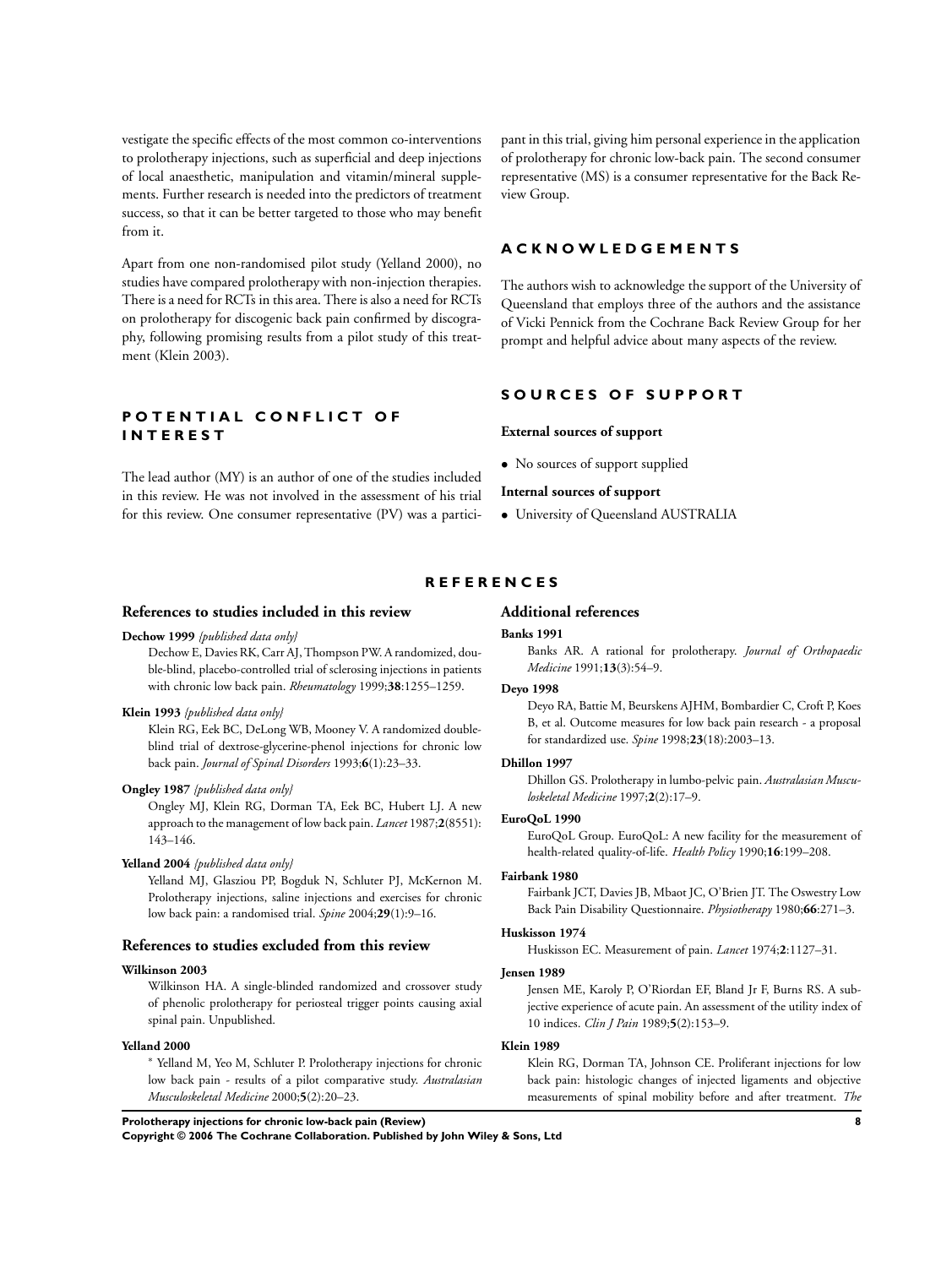*Journal of Neurological & Orthopaedic Medicine & Surgery* 1989;**10**  $(2):123-6$ 

#### **Klein 1997**

Klein RG, Eek BCJ. Prolotherapy: An alternative approach to managing low back pain. *The Journal of Musculoskeletal Medicine* 1997; **14**(5):45–59.

#### **Klein 2003**

Klein RG, Eek BCJ, O'Neill CW, Elin C, Mooney V, Derby RR. Biochemical injection treatment for discogenic low back pain. *The Spine Journal* 2003;**3**:220–226.

#### **Melzack 1987**

Melzack R. The short-form McGill Pain Questionnaire. 1987;**Pain** (32):191–7.

#### **Nelemans 2003**

Nelemans PJ, de Bie RA, de Vet HCW, Sturmans F.Injection therapy for subacute and chronic benign low back pain (Cochrane Review). In: *The Cochrane Library*, 4, 2003. Chichester, UK: John Wiley & Sons, Ltd CD001824.

#### **Patrick 1995**

Patrick DL, Deyo RA, Atlas SJ, Singer DE, Chapin A, Keller RB. Assessing health-related quality-of -lifein patients with sciatica. *Spine* 1995;**20**:1899–1909.

#### **Quebec Task Force**

Quebec Task Force on Spinal Disorders. Scientific approach to the assessment and management of activity related spinal disorders: a monograph for clinicians. *Spine* 1987;**12**(Supp):S1–59.

#### **Reinert 2000**

Reinert A, Treede R, Bromm B. The pain inhibiting pain effect: an electrophysiological study in humans. *Brain Research* 2000;**862**(1-2): 103–10.

#### **Roland 1983**

Roland M, Morris R. A study of the natural history of back pain. I: Development of a reliable and sensitive measure of disability in low back pain. *Spine* 1983;**8**:141–4.

#### **Smedley 1998**

Smedley J, Inskip H, Cooper C, Coggon D. Natural history of low back pain. A longitudinal study in nurses. *Spine* 1998;**23**(22):2422– 6.

#### **van Tulder 1997**

van Tulder MW, Koes BW, Bouter, LM. Conservative treatment of acute and chronic nonspecific low back pain. A systematic review of randomized controlled trials of the most common interventions. *Spine* 1997;**22**(18):2128–56.

#### **van Tulder 2003**

van Tulder M, Furlan A, Bombardier C, Bouter L. Updated method guidelines for systematic reviews in the Cochrane Collaboration Back Review Group. *Spine* 2003;**28**(12):1290–9.

#### **Ware 1992**

Ware JE, Sherbourne C. The MOS 36-item short-form Survey (SF-36): I. Concept framework and item selection. *Med Care* 1992; **30**:473–83.

#### **Ware 1996**

Ware JE, Kosinski M, Keller SD. A 12-item short form health survey. *Med Care* 1996;**34**:220–3.

∗ *Indicates the major publication for the study*

## **T A B L E S**

| Study         | Dechow 1999                                                                                                                                                                                                                                                                                                                                                                                                                                                                                                           |  |  |  |  |
|---------------|-----------------------------------------------------------------------------------------------------------------------------------------------------------------------------------------------------------------------------------------------------------------------------------------------------------------------------------------------------------------------------------------------------------------------------------------------------------------------------------------------------------------------|--|--|--|--|
| Methods       | Randomized allocation by random number list. Double blind (participants and observers).<br>Departments of Rheumatology and Orthopaedic Surgery, East Dorset.<br>74 patients with chronic non-specific back pain, duration over 6 months.<br>Experimental: mean age (SD) $46$ (11), 20 males, median duration of pain >10 years, past compensation<br>17%, past back surgery 11%.<br>Control group: mean age (SD) 46 (11), 20 males, median duration of pain >10 years, past compensation<br>5%, past back surgery 11% |  |  |  |  |
| Participants  |                                                                                                                                                                                                                                                                                                                                                                                                                                                                                                                       |  |  |  |  |
| Interventions | Experimental group (E) ( $n = 36$ ): Weekly injections of lumbopelvic ligaments with glucose (12.5%) glycerine<br>$(12.5%)$ phenol $(1.2%)$ 0.25% lignocaine, 10 ml in total. 3 injection treatments.<br>Control group $(C)$ (n = 38):<br>Weekly injections of lumbopelvic ligaments with 0.5% lignocaine, 10 ml in total. 3 injection treatments.                                                                                                                                                                    |  |  |  |  |
| Outcomes      | Mean (SD) of outcomes at baseline and at 1, 3 and 6 months after intervention:<br>VAS pain - (E) 5.3 (5.4), 5.2 (4.8), 5.1 (4.8), 5.2 (5.4); (C) 5.3 (5.5), 4.8 (4.6), 5.3 (5.2), 4.4 (6.2).                                                                                                                                                                                                                                                                                                                          |  |  |  |  |

#### **Characteristics of included studies**

**Prolotherapy injections for chronic low-back pain (Review) 9**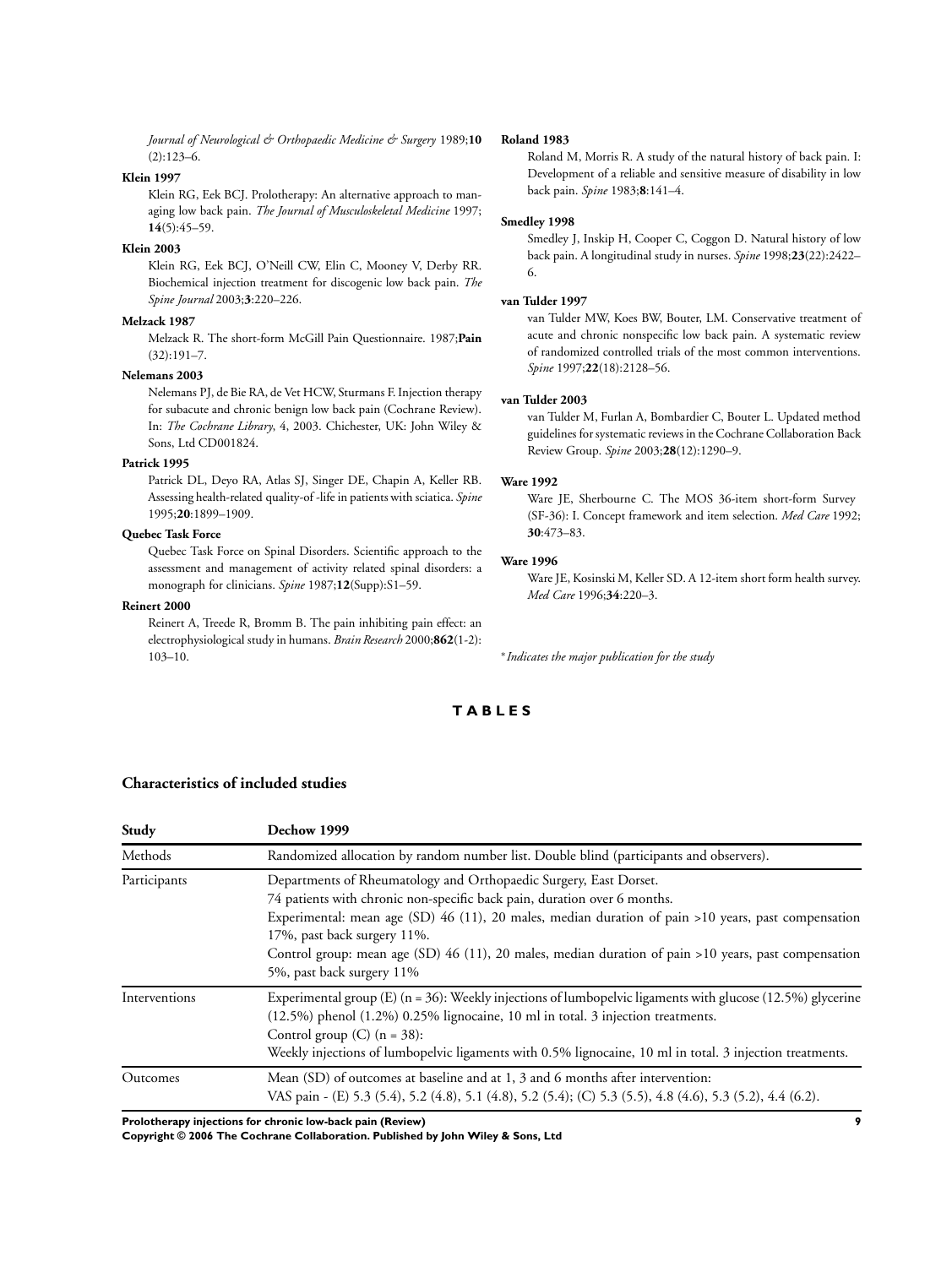## **Characteristics of included studies (***Continued* **)**

|                          | Oswestry disability scale - (E) 34 (36), 34 (36), 36 (36), 36 (30); (C) 33 (37), 33 (37), 34 (37), 35 (37). |
|--------------------------|-------------------------------------------------------------------------------------------------------------|
| <b>Notes</b>             | Methodological quality score 9/11. Allocation concealment unclear; Treating doctor not blinded to injection |
|                          | type.                                                                                                       |
| Allocation concealment B |                                                                                                             |

| Study                    | <b>Klein 1993</b>                                                                                                                                                                                                                                                                                                                                                                                                                                                                                                                                                                                                                                        |  |  |  |  |
|--------------------------|----------------------------------------------------------------------------------------------------------------------------------------------------------------------------------------------------------------------------------------------------------------------------------------------------------------------------------------------------------------------------------------------------------------------------------------------------------------------------------------------------------------------------------------------------------------------------------------------------------------------------------------------------------|--|--|--|--|
| Methods                  | Randomized allocation by random numbers table. Double blind (participants and observers).                                                                                                                                                                                                                                                                                                                                                                                                                                                                                                                                                                |  |  |  |  |
| Participants             | Sansum Medical Clinic, Santa Barbara, California<br>80 participants with chronic non-specific low back pain, duration over 6 months.<br>Experimental: mean age (SD) 44.6 (8.6), 21 males, years of pain (SD) 11.2 (7.9).<br>Control group: mean age (SD) 43.5 (9.2), 20 males, years of pain (SD) 11.8 (10.1).                                                                                                                                                                                                                                                                                                                                           |  |  |  |  |
| Interventions            | Experimental group $(E)$ (n = 39):<br>Weekly injections of lumbopelvic ligaments with glucose (12.5%) glycerine (12.5%) phenol (1.25%) 0.25%<br>lignocaine, up to 30 ml in total. 6 injection treatments.<br>Control group (C) $(n = 40)$ :<br>Weekly injections of lumbopelvic ligaments with 0.25% lignocaine, up to 30 ml in total. 6 injection treat-<br>ments.<br>Both groups:<br>Initial injection of lumbopelvic ligaments with 0.5% lignocaine followed by forceful manipulation and<br>injection of gluteal tender points (if present) with triamcinolone/lignocaine; 200 flexion/extension exercises<br>daily and 1 mile walk 5 times per week |  |  |  |  |
| Outcomes                 | Mean (SD) of outcomes at baseline and at 6 months after intervention<br>1. VAS pain: (E) 4.88 (1.30), 2.29 (1.67); (C) 4.56 (1.12), 2.85 (1.88)<br>2. Roland disability questionnaire added with 9 questions from Waddell's chronic disability index: (E) 9.36<br>$(3.56), 4.04 (3.71)$ (C) 8.25 (3.26), 4.38 (4.05).                                                                                                                                                                                                                                                                                                                                    |  |  |  |  |
| <b>Notes</b>             | Methodological quality score 11/11                                                                                                                                                                                                                                                                                                                                                                                                                                                                                                                                                                                                                       |  |  |  |  |
| Allocation concealment A |                                                                                                                                                                                                                                                                                                                                                                                                                                                                                                                                                                                                                                                          |  |  |  |  |

| Study         | Ongley 1987                                                                                                                                                                                                                                                                                                                                                                                                                                                                                                                                                                                                                                                                                                                                                                                                 |  |  |  |  |
|---------------|-------------------------------------------------------------------------------------------------------------------------------------------------------------------------------------------------------------------------------------------------------------------------------------------------------------------------------------------------------------------------------------------------------------------------------------------------------------------------------------------------------------------------------------------------------------------------------------------------------------------------------------------------------------------------------------------------------------------------------------------------------------------------------------------------------------|--|--|--|--|
| Methods       | Randomized allocation by random numbers table. Double blind (participants and observers).<br>Sansum Medical Clinic, Santa Barbara, California<br>81 participants with chronic non-specific low back pain, duration over 1 year.<br>Experimental: mean age (range) 45 (23-70), 18 males, years of pain (range) 8.98 (1-30), 12 with radiation<br>of pain into legs.<br>Control group: mean age (range) 43 (23-70), 20 males, years of pain (range) 10.72 (1-35), 12 with radiation<br>of pain into legs.                                                                                                                                                                                                                                                                                                     |  |  |  |  |
| Participants  |                                                                                                                                                                                                                                                                                                                                                                                                                                                                                                                                                                                                                                                                                                                                                                                                             |  |  |  |  |
| Interventions | Experimental group $(E)$ (n = 40):<br>Injection of lumbopelvic ligaments with 60 mls of 0.5% lignocaine followed by forceful manipulation and<br>injection of gluteal tender points with triamcinolone/lignocaine.<br>Then weekly injections of lumbopelvic ligaments with glucose (12.5%) glycerine (12.5%) phenol (1.25%)<br>0.25% lignocaine, 20 ml in total. 6 injection treatments.<br>Controls (C) $(n = 41)$ :<br>Injection of lumbopelvic ligaments with 10 mls of 0.5% lignocaine followed by non-forceful manipulation<br>and injection of gluteal tender points with lignocaine.<br>Then weekly injections of lumbopelvic ligaments with 0.9% saline, 20 ml in total. 6 injection treatments.<br>Both groups:<br>Encouraged to do previously painful activities and 150 flexion exercises daily. |  |  |  |  |
| Outcomes      | Mean (SD) of outcomes at baseline and at 1, 3 and 6 months after intervention                                                                                                                                                                                                                                                                                                                                                                                                                                                                                                                                                                                                                                                                                                                               |  |  |  |  |

**Prolotherapy injections for chronic low-back pain (Review) 10**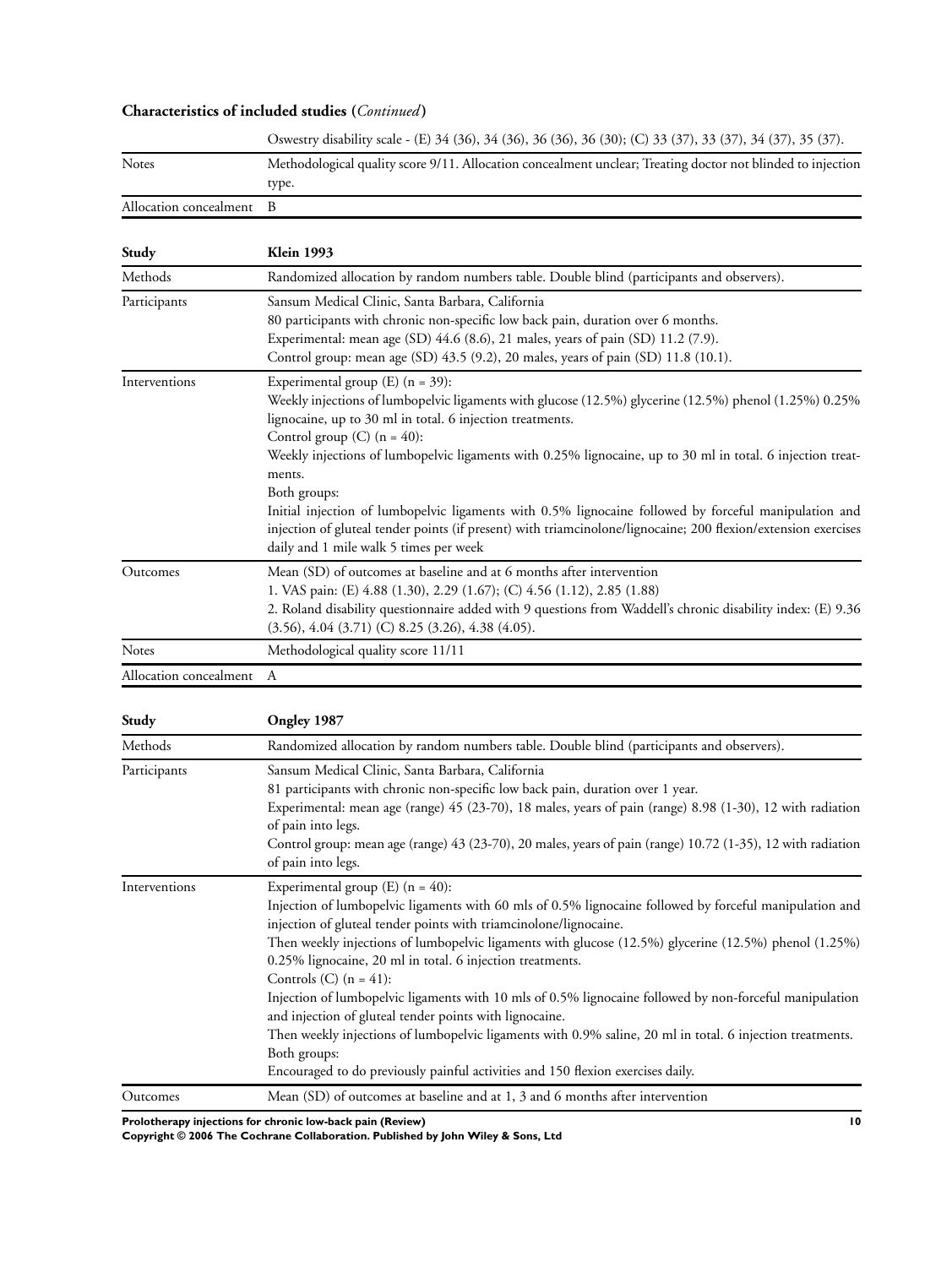#### **Characteristics of included studies (***Continued* **)**

Allocation concealment A

|       | 1. VAS pain: (E) 3.78 (1.20), 2.13 (1.39), 1.77 (1.39), 1.50 (1.34); (C) 3.99 (1.22), 3.06 (1.86), 2.93 (1.60),<br>$3.08(1.77)$ .                                                                                       |
|-------|-------------------------------------------------------------------------------------------------------------------------------------------------------------------------------------------------------------------------|
|       | 2. Roland disability questionnaire added with 9 questions from Waddell's chronic disability index: (E) 11.45<br>$(5.25, 4.00, 3.90), 4.70, 4.62), 3.43, 4.61$ ; (C) 11.82 (5.31); 8.37 (6.66), 8.49 (6.66), 8.29 (7.04) |
| Notes | Methodological quality score 10/11. Co-interventions not comparable.                                                                                                                                                    |

| Study                    | Yelland 2004                                                                                                                                                                                                                                                                                                                                                                                                                                                                                                                                                                                                                                                                         |  |  |  |  |
|--------------------------|--------------------------------------------------------------------------------------------------------------------------------------------------------------------------------------------------------------------------------------------------------------------------------------------------------------------------------------------------------------------------------------------------------------------------------------------------------------------------------------------------------------------------------------------------------------------------------------------------------------------------------------------------------------------------------------|--|--|--|--|
| Methods                  | Randomized allocation by random numbers table. Double blind (participants and observers).                                                                                                                                                                                                                                                                                                                                                                                                                                                                                                                                                                                            |  |  |  |  |
| Participants             | Inala Health Centre General Practice, Brisbane, Australia<br>110 participants with chronic non-specific low back pain, duration over 6 months.<br>Experimental: mean age (SD) 51.5 (10.6), 32 males, years of pain (SD) 14.8 (10.9), 24 with radiation of<br>pain into legs.<br>Control group: mean age (SD) 49.4 (10.4), 31 males, years of pain (SD) 13.8 (9.3), 23 with radiation of<br>pain into legs.                                                                                                                                                                                                                                                                           |  |  |  |  |
| Interventions            | Experimental group (E) $(n = 54)$ : Fortnightly injections of lumbopelvic ligaments with glucose (20%) and<br>lignocaine (0.2%), 10 to 30 mls, mean number of injection treatments 7<br>Control group (C) ( $n = 56$ ): Fortnightly injections of lumbopelvic ligaments with saline (0.9%), 10 to 30<br>mls, mean number of injection treatments 7<br>Both groups:<br>Superficial injections of lignocaine over deep injection points; oral vitamin C, zinc and manganese supple-<br>ments daily. Randomly assigned to 40 flexion/extension exercises daily, experimental ( $n = 28$ ), control ( $n =$<br>27), or normal activity, experimental ( $n = 26$ ), control ( $n = 29$ ). |  |  |  |  |
| Outcomes                 | Mean (SD) of outcomes at baseline and 6, 12 and 24 months after commencing intervention.<br>1. VAS pain: (E) 51.9 (19.3), 31.4 (26.6), 33.1 (24.5), 32.8 (25.8); (C) 55.0 (20.7), 34.0 (27.5), 36.6 (27.9),<br>$37.1(24.6)$ .                                                                                                                                                                                                                                                                                                                                                                                                                                                        |  |  |  |  |
| <b>Notes</b>             | Methodological quality score 11/11                                                                                                                                                                                                                                                                                                                                                                                                                                                                                                                                                                                                                                                   |  |  |  |  |
| Allocation concealment A |                                                                                                                                                                                                                                                                                                                                                                                                                                                                                                                                                                                                                                                                                      |  |  |  |  |

## **Characteristics of excluded studies**

Wilkinson 2003 20% of its participants had thoracic or cervical spinal pain and were not analysed separately. Study design involved crossover between experimental injections of bupivicaine/phenol/glycol and control injections of bupivicaine on the second treatment, making long term results uninterpretable. Yelland 2000 A multi-centre pilot study comparing the effectiveness of prolotherapy with a range of other conservative treatments

for the treatment of chronic low back pain. Excluded as randomisation was not used.

#### **A D D I T I O N A L T A B L E S**

#### **Table 01. Search strategy**

The MEDLINE Silverplatter database was searched using the following strategy: #1 PROLOTHERAPY (in the text) #2 SCLEROTHERAPY (MeSH term, all subheadings included) #3 SCLEROTHERAPY (in the text)

**Prolotherapy injections for chronic low-back pain (Review) 11 Copyright © 2006 The Cochrane Collaboration. Published by John Wiley & Sons, Ltd**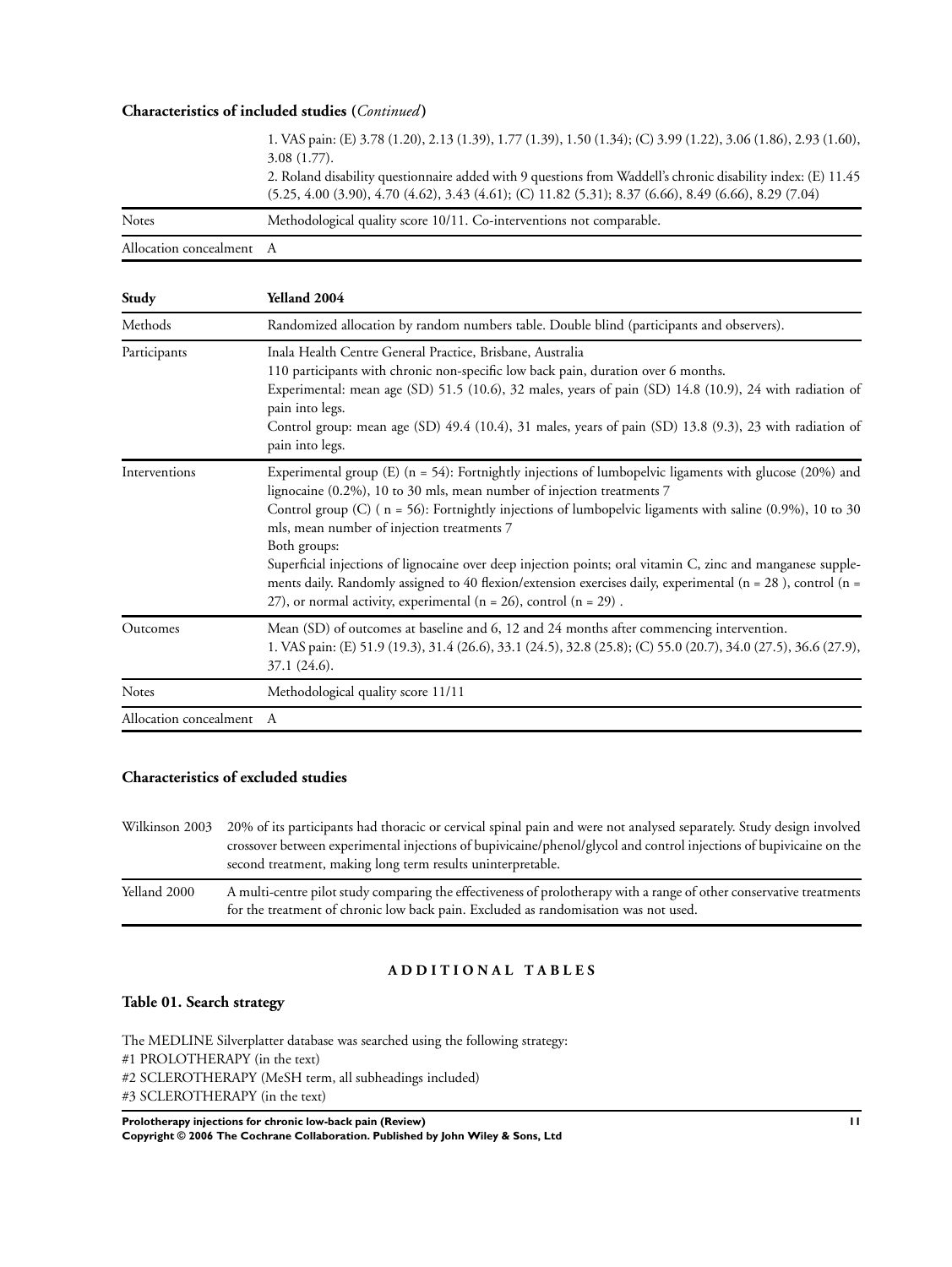#### **Table 01. Search strategy (***Continued* **)**

#4 DEXTROSE or GLUCOSE or GLYCERINE or PHENOL or MORRHUATE or GUAIAICOL or TANNIC ACID or PUMICE or ZINC or PROLIFERANT #5 BACK PAIN (MeSH term, all subheadings included) #6 BACK PAIN (in the text) #7 #1 or #2 or #3 or #4 and (#5 or #6) #8 RANDOMIZED-CONTROLLED-TRIALS (in publication type) #9 CONTROLLED-CLINICAL-TRIALS in (in publication type) #10 RANDOMISED CONTROLLED TRIALS (in the text) #11 random-allocation (MeSH term, all subheadings included) #12 double-blind-method (MeSH term, all subheadings included) #13 single-blind method (MeSH term, all subheadings included) #14 #8 or #9 or #10 or #11 or #12 or #13 #15 #7 and #14 The Cochrane Library was searched using lines #1 to #7 of the above strategy. EMBASE was searched using the strategy recommended

by the Cochrane Back Review group (van Tulder 2003). CINAHL was searched using the same terms used in the MEDLINE Silverplatter search.

## **Table 02. Operalisation of criteria list for methodological quality assessment**

1. A random (unpredictable) assignment sequence. Methods of allocation using date of birth, date of admission, hospital numbers, or alternation should not be regarded as appropriate.

2. Assignment generated by an independent person not responsible for determining the eligibility of the patients. This person has no information about the persons included in the trial and has no influence on the assignment sequence or on the decision about eligibility of the patient

3 The reviewer determines when enough information about the blinding of the care provider is given in order to score a "yes."

4. Co-interventions should either be avoided in the trial design or comparable between the index and control groups.

5. The reviewer determines when the compliance to the interventions is acceptable, based on the reported intensity, duration, number and frequency of sessions for both the index intervention and control intervention(s)

6. The reviewer determines when enough information about the blinding of the patient is given in order to score a "yes".

7. The reviewer determines (per outcome parameter) when enough information about blinding is given in order to score a "yes."

8. The reviewer determines whether the outcome measures were relevant. For back pain, we recommend considering pain, a global measure of improvement, back specific functional status, generic functional status, and return-to-work to be relevant

9. Participants included in the study but who did not complete the observation period or were not included in the analysis must be described. If the percentage of withdrawals and drop-outs does not exceed 20% for short-term follow-up and 30% for long-term follow up and does not lead to substantial bias, a "yes" is scored. (N.B., these percentages are arbitrary, not supported by literature). 10. Timing of outcome assessment should be identical for all intervention groups and for all important outcome assessments.

11. All randomized patients are reported/analyzed for the most important moments of effect measurement (minus missing values) irrespective of non compliance and co-interventions.

#### **Table 03. Between-group differences:no. participants with >50% reduction in pain/disabilit**

| Study        | Time from baseline | Outcome variable   | Relative risk(95%CI) | P-value | Risk difference(95%C        |
|--------------|--------------------|--------------------|----------------------|---------|-----------------------------|
| Ongley 1987  | 6 months           | Disability         | 2.24(1.50, 3.35)     | <0.03   | 0.48(0.38, 0.67)            |
| Klein 1993   | 6 months           | Pain or disability | 1.47(1.04, 2.06)     | 0.04    | 0.24(0.04, 0.45)            |
| Yelland 2004 | 6 months           | Pain               | 1.10(0.75, 1.61)     | 0.85    | $0.05$ ( $-0.14$ , $0.23$ ) |
| Yelland 2004 | 6 months           | Disability         | 1.50(0.94, 2.40)     | 0.08    | $0.16$ ( $-0.02$ , $0.34$ ) |

**Prolotherapy injections for chronic low-back pain (Review) 12**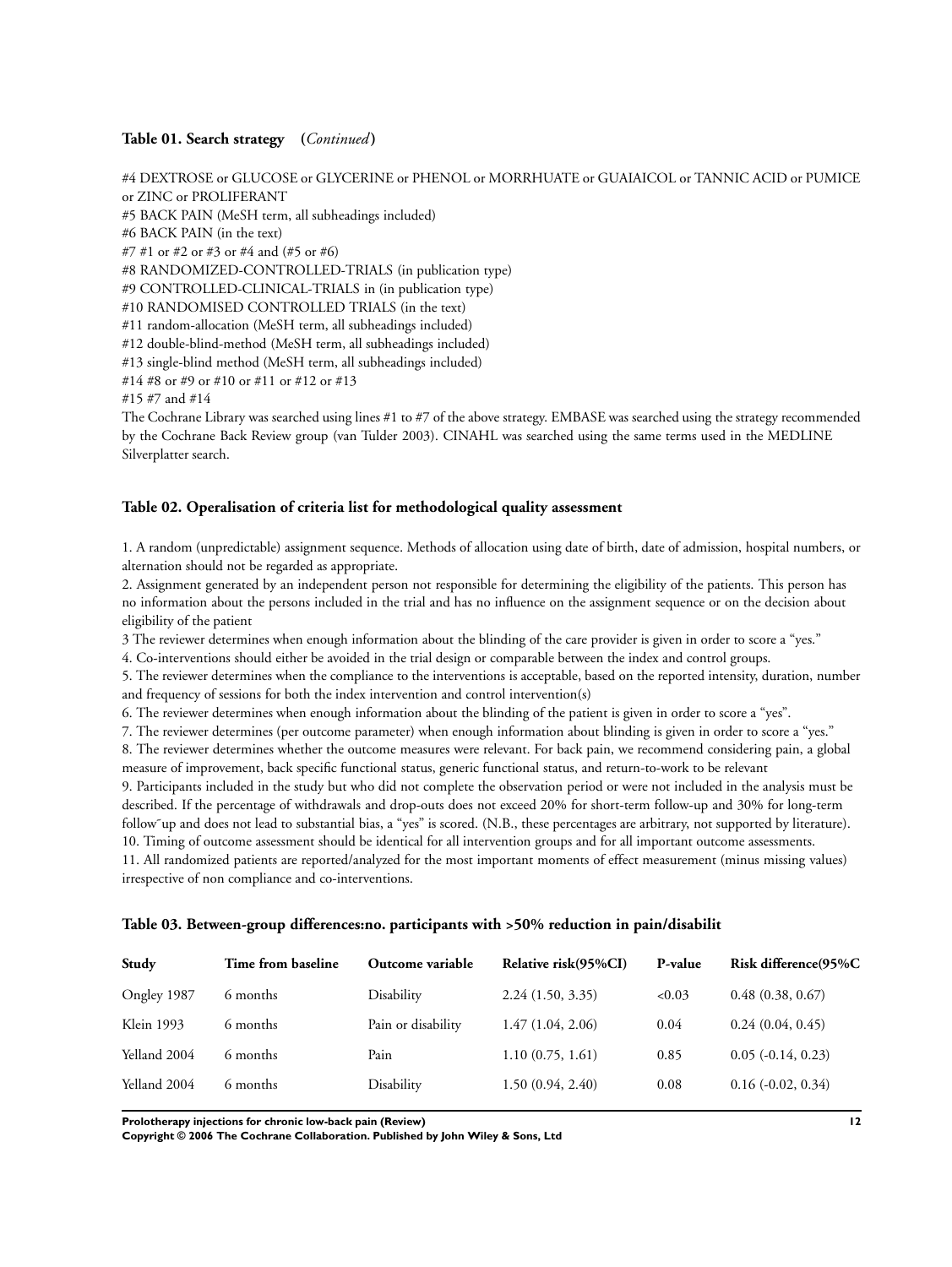| Study        | Time from baseline | Outcome variable | Relative risk(95%CI) | P-value | Risk difference(95%C        |
|--------------|--------------------|------------------|----------------------|---------|-----------------------------|
| Yelland 2004 | 12 months          | Pain             | 1.29(0.81, 2.04)     | 0.32    | $0.10$ ( $-0.08$ , $0.29$ ) |
| Yelland 2004 | 12 months          | Disability       | 1.31(0.79, 2.16)     | 0.32    | $0.10$ ( $-0.08$ , $0.28$ ) |
| Yelland 2004 | 24 months          | Pain             | 1.22(0.75, 1.97)     | 0.39    | $0.08(-0.12, 0.29)$         |
| Yelland 2004 | 24 months          | Disability       | 1.37(0.82, 2.27)     | 0.28    | $0.13$ ( $-0.08$ , $0.33$ ) |

## **Table 03. Between-group differences:no. participants with >50% reduction in pain/disabilit (***Continued* **)**

## **Table 04. Between-group differences for mean levels of pain and disability**

| Study        | Time from baseline | Outcome variable | <b>SMD (95% CI)</b>            |
|--------------|--------------------|------------------|--------------------------------|
| Ongley 1987  | 6 months           | Pain             | $-1.00$ ( $-1.46$ to $-0.53$ ) |
| Ongley 1987  | 6 months           | Disability       | $-0.81$ ( $-1.26$ to $-0.35$ ) |
| Klein 1993   | 6 months           | Pain             | $-0.31$ ( $-0.76$ to 0.13)     |
| Klein 1993   | 6 months           | Disability       | $-0.09$ ( $-0.53$ to 0.35)     |
| Dechow 1999  | 6 months           | Pain             | $0.14$ (-0.32 to 0.59)         |
| Dechow 1999  | 6 months           | Disability       | $0.03$ (-0.43 to 0.49)         |
| Yelland 2004 | 6 months           | Pain             | $-0.10$ $(-0.47$ to $0.28)$    |
| Yelland 2004 | 6 months           | Disability       | $-0.22$ ( $-0.59$ to $0.16$ )  |
| Yelland 2004 | 12 months          | Pain             | $-0.13$ $(-0.51$ to $0.25)$    |
| Yelland 2004 | 12 months          | Disability       | $-0.28$ $(-0.67$ to $0.10)$    |
| Yelland 2004 | 24 months          | Pain             | $-0.17$ ( $-0.59$ to 0.25)     |
| Yelland 2004 | 24 months          | Disability       | $-0.13$ $(-0.55$ to 0.29)      |

## **A N A L Y S E S**

## **Comparison 01. Dichotomous pain data at 6 months**

| Outcome title                                | No. of | No. of<br>studies participants | <b>Statistical method</b>    | <b>Effect</b> size  |
|----------------------------------------------|--------|--------------------------------|------------------------------|---------------------|
| $01 > 50\%$ reduction in pain at 6<br>months |        |                                | Relative Risk (Fixed) 95% CI | Totals not selected |

## **Comparison 02. Dichotomous disability data at 6 months**

| Outcome title                                      | No. of<br>studies | No. of<br>participants | <b>Statistical method</b>    | <b>Effect</b> size  |
|----------------------------------------------------|-------------------|------------------------|------------------------------|---------------------|
| $01 > 50\%$ reduction in disability at<br>6 months |                   |                        | Relative Risk (Fixed) 95% CI | Totals not selected |

**Prolotherapy injections for chronic low-back pain (Review) 13**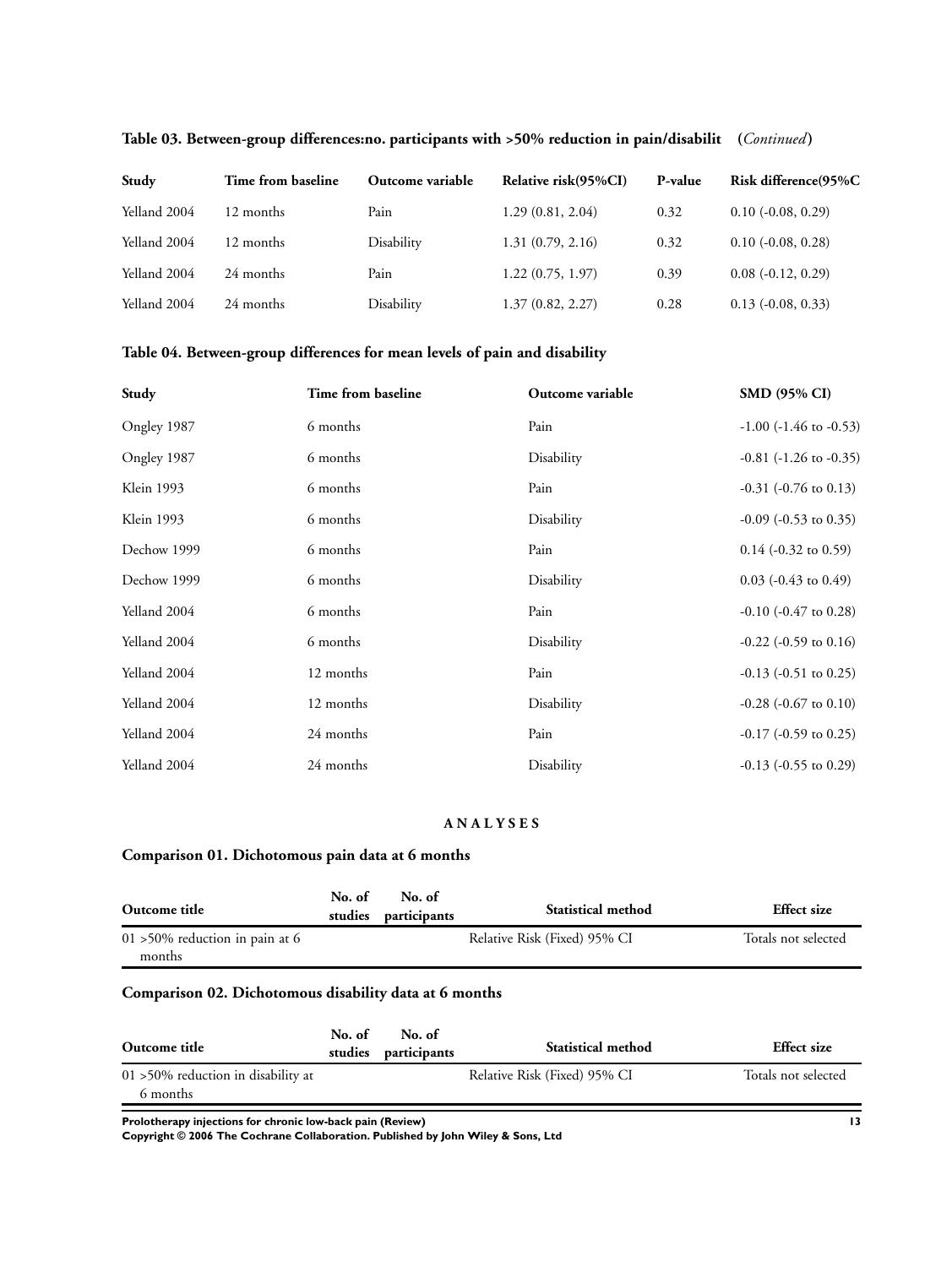#### **Comparison 03. Continuous pain data at 6 months**

| Outcome title           | No. of | No. of<br>studies participants | <b>Statistical method</b>                                       | <b>Effect</b> size |  |
|-------------------------|--------|--------------------------------|-----------------------------------------------------------------|--------------------|--|
| 01 VAS pain at 6 months |        |                                | Standardised Mean Difference (Fixed) 95% CI Totals not selected |                    |  |
|                         |        |                                |                                                                 |                    |  |

## **Comparison 04. Continuous disability data at 6 months**

| Outcome title                   | No. of | No. of<br>studies participants | <b>Statistical method</b>                                       | Effect size |
|---------------------------------|--------|--------------------------------|-----------------------------------------------------------------|-------------|
| 01 Disability score at 6 months |        |                                | Standardised Mean Difference (Fixed) 95% CI Totals not selected |             |

#### **I N D E X T E R M S**

#### **Medical Subject Headings (MeSH)**

Chronic Disease; Combined Modality Therapy; Exercise Therapy; Glucose [administration & dosage]; Glycerol [administration & dosage]; Injections [adverse effects; <sup>∗</sup>methods]; Irritants [administration & dosage]; Lidocaine [administration & dosage]; Ligaments [\*drug effects]; Low Back Pain [\*drug therapy]; Phenol [administration & dosage]; Randomized Controlled Trials

#### **MeSH check words**

Humans

#### **C O V E R S H E E T**

| Title                                                   | Prolotherapy injections for chronic low-back pain                                                                                                                                                                                                        |
|---------------------------------------------------------|----------------------------------------------------------------------------------------------------------------------------------------------------------------------------------------------------------------------------------------------------------|
| <b>Authors</b>                                          | Yelland MJ, Del Mar C, Pirozzo S, Schoene ML, Vercoe P                                                                                                                                                                                                   |
| Contribution of author(s)                               | Michael Yelland - lead reviewer and content expert<br>Sandi Pirozzo - co-reviewer and non-content expert<br>Christopher Del Mar - co-reviewer and non-content expert<br>Mark Schoene - consumer representative<br>Peter Vercoe - consumer representative |
| Issue protocol first published                          | 2003/1                                                                                                                                                                                                                                                   |
| <b>Review first published</b>                           | 2004/2                                                                                                                                                                                                                                                   |
| Date of most recent amendment                           | 23 August 2005                                                                                                                                                                                                                                           |
| Date of most recent<br><b>SUBSTANTIVE amendment</b>     | 26 January 2004                                                                                                                                                                                                                                          |
| <b>What's New</b>                                       | Information not supplied by author                                                                                                                                                                                                                       |
| Date new studies sought but<br>none found               | Information not supplied by author                                                                                                                                                                                                                       |
| Date new studies found but not<br>yet included/excluded | Information not supplied by author                                                                                                                                                                                                                       |
| Date new studies found and<br>included/excluded         | 26 January 2004                                                                                                                                                                                                                                          |
| Date authors' conclusions<br>section amended            | Information not supplied by author                                                                                                                                                                                                                       |
| <b>Contact address</b>                                  | Dr Michael Yelland                                                                                                                                                                                                                                       |

**Prolotherapy injections for chronic low-back pain (Review) 14**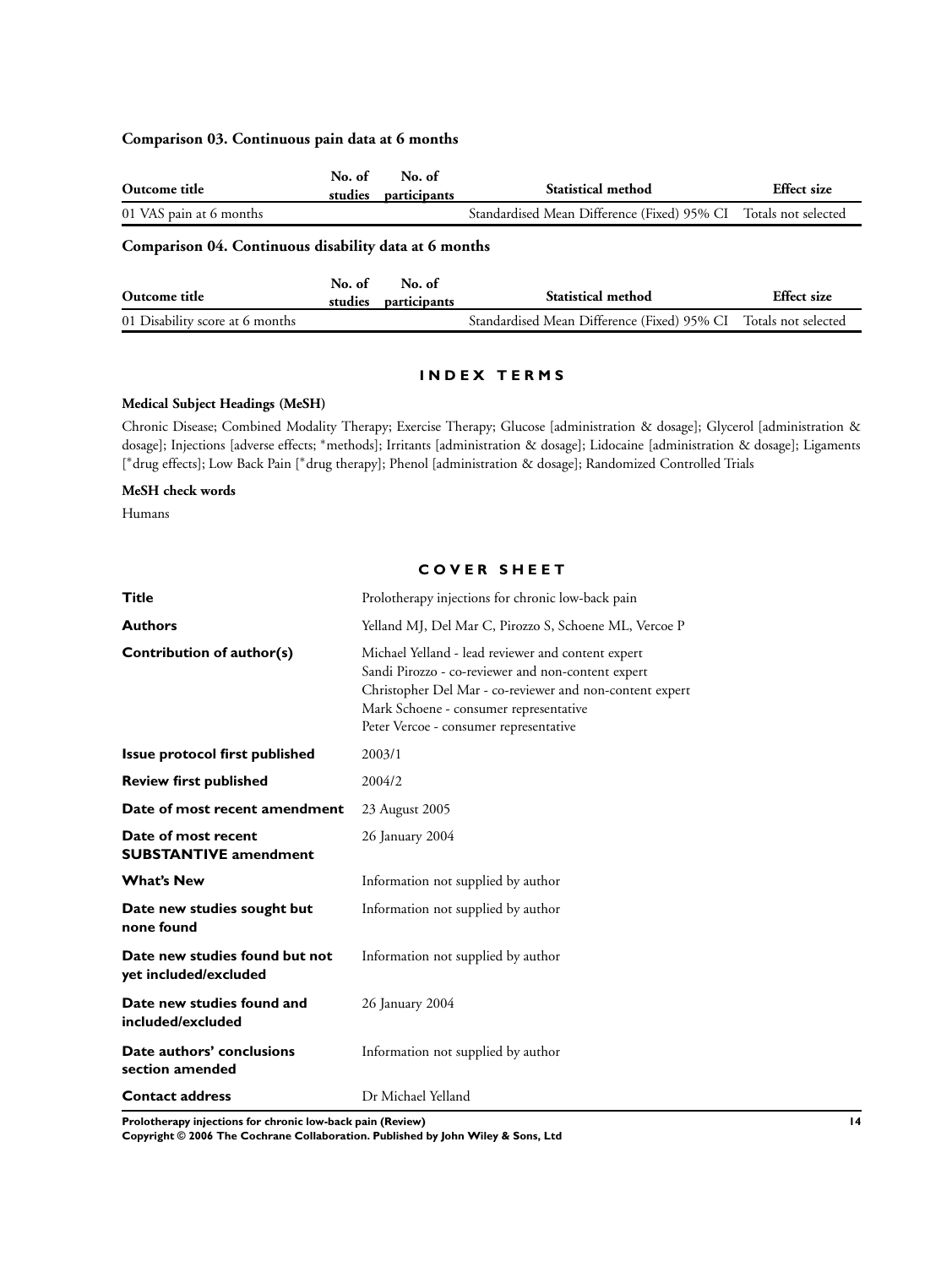|                             | Senior Lecturer in General Practice<br>School of Medicine<br>University of Queensland<br>Inala Health Centre General Practice<br>64 Wirraway Pde<br>Inala<br>Queensland<br>4077<br><b>AUSTRALIA</b><br>E-mail: myelland@bigpond.com<br>Tel: +61-7-32755444<br>Fax: +61-7-32789987 |
|-----------------------------|-----------------------------------------------------------------------------------------------------------------------------------------------------------------------------------------------------------------------------------------------------------------------------------|
| <b>DOI</b>                  | 10.1002/14651858.CD004059.pub2                                                                                                                                                                                                                                                    |
| Cochrane Library number     | CD004059                                                                                                                                                                                                                                                                          |
| <b>Editorial group</b>      | Cochrane Back Group                                                                                                                                                                                                                                                               |
| <b>Editorial group code</b> | HM-BACK                                                                                                                                                                                                                                                                           |

## **G R A P H S A N D O T H E R T A B L E S**

## Analysis 01.01. Comparison 01 Dichotomous pain data at 6 months, Outcome 01 > 50% reduction in pain at 6 **months**

Review: Prolotherapy injections for chronic low-back pain Comparison: 01 Dichotomous pain data at 6 months

Outcome: 01 >50% reduction in pain at 6 months

| Study        | Prolotherapy<br>n/N | Control<br>n/N | Relative Risk (Fixed)<br>95% CI | Relative Risk (Fixed)<br>95% CI |
|--------------|---------------------|----------------|---------------------------------|---------------------------------|
| Klein 1993   | 30/39               | 21/40          |                                 | $1.47$ [ $1.04$ , 2.06 ]        |
| Yelland 2004 | 27/53               | 26/56          |                                 | $1.10$ $[0.75, 1.61]$           |
|              |                     |                |                                 |                                 |
|              |                     |                | 0.5<br>0.2<br>5                 |                                 |

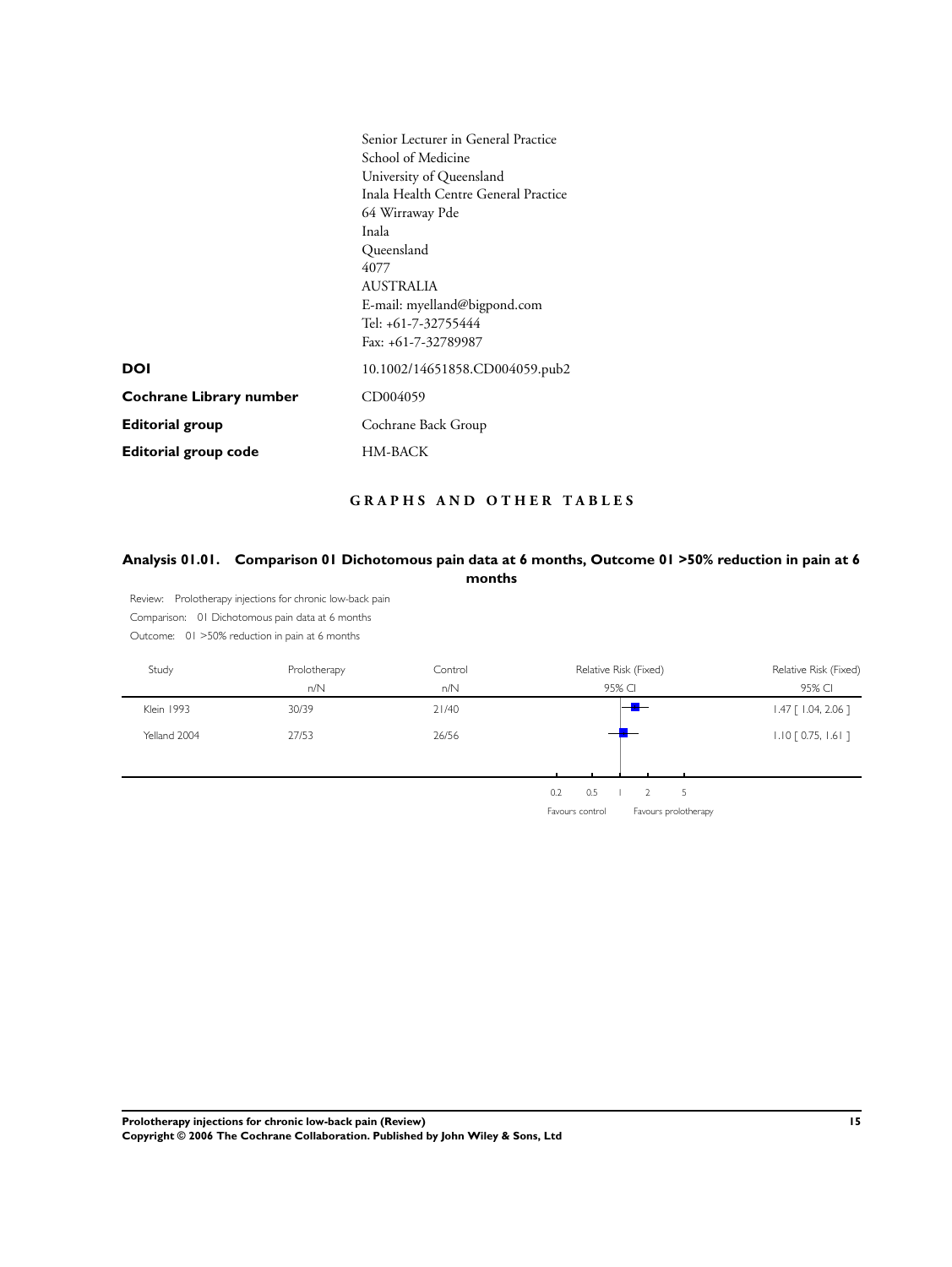## **Analysis 02.01. Comparison 02 Dichotomous disability data at 6 months, Outcome 01 >50% reduction in disability at 6 months**

Review: Prolotherapy injections for chronic low-back pain Comparison: 02 Dichotomous disability data at 6 months Outcome: 01 >50% reduction in disability at 6 months

| Study        | Prolotherapy | Control |                 | Relative Risk (Fixed) | Relative Risk (Fixed)    |
|--------------|--------------|---------|-----------------|-----------------------|--------------------------|
|              | n/N          | n/N     |                 | 95% CI                | 95% CI                   |
| Klein 1993   | 30/39        | 21/40   |                 |                       | $1.47$ [ $1.04$ , 2.06 ] |
| Ongley 1987  | 35/40        | 16/41   |                 |                       | $2.24$ [ 1.50, 3.35 ]    |
| Yelland 2004 | 26/54        | 18/56   |                 |                       | 1.50 [ 0.94, 2.40 ]      |
|              |              |         |                 |                       |                          |
|              |              |         | 0.5<br>0.2      | $\overline{2}$<br>5   |                          |
|              |              |         | Favours control | Favours prolotherapy  |                          |
|              |              |         |                 |                       |                          |

## **Analysis 03.01. Comparison 03 Continuous pain data at 6 months, Outcome 01 VAS pain at 6 months**

Review: Prolotherapy injections for chronic low-back pain Comparison: 03 Continuous pain data at 6 months Outcome: 01 VAS pain at 6 months

| Study        |    | Prolotherapy<br>Control |                |               | Standardised Mean Difference (Fixed) |        |     |     | Standardised Mean Difference (Fixed) |                                      |
|--------------|----|-------------------------|----------------|---------------|--------------------------------------|--------|-----|-----|--------------------------------------|--------------------------------------|
|              | N  | Mean(SD)                | N              | Mean(SD)      | 95% CI                               |        |     |     |                                      | 95% CI                               |
| Dechow 1999  | 36 | 5.20(5.40)              | 38             | 4.40(6.20)    |                                      |        |     |     |                                      | $0.14$ [ -0.32, 0.59 ]               |
| Klein 1993   | 39 | 2.29(1.67)              | 40             | 2.85(1.88)    |                                      |        | $-$ |     |                                      | $-0.3$   $[-0.76, 0.13]$             |
| Ongley 1987  | 40 | 1.50(1.34)              | 4 <sub>l</sub> | 3.08(1.77)    |                                      |        |     |     |                                      | $-1.00$ $\lceil -1.46, -0.53 \rceil$ |
| Yelland 2004 | 53 | 31.40(26.60)            | 56             | 34.00 (27.50) |                                      |        | —   |     |                                      | $-0.10$ $\lceil -0.47, 0.28 \rceil$  |
|              |    |                         |                |               |                                      |        |     |     |                                      |                                      |
|              |    |                         |                |               | $-4.0$                               | $-2.0$ | 0   | 2.0 | 4.0                                  |                                      |

Favours prolotherapy Favours control

**Prolotherapy injections for chronic low-back pain (Review) 16 Copyright © 2006 The Cochrane Collaboration. Published by John Wiley & Sons, Ltd**